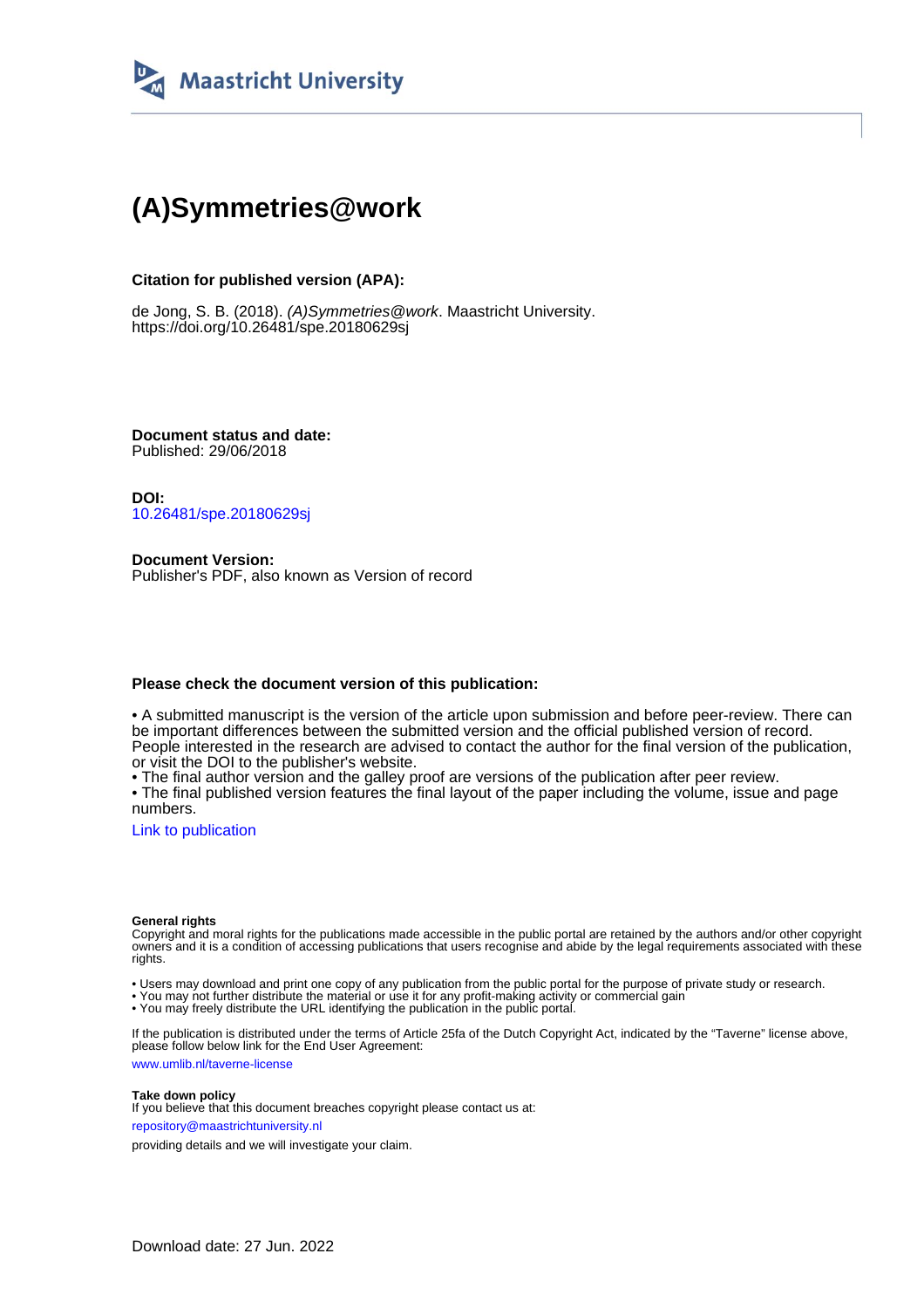

Inaugural lecture

## **Prof. dr. Simon B. de Jong**

School of Business and Economics

## **(A)SYMMETRIES@WORK**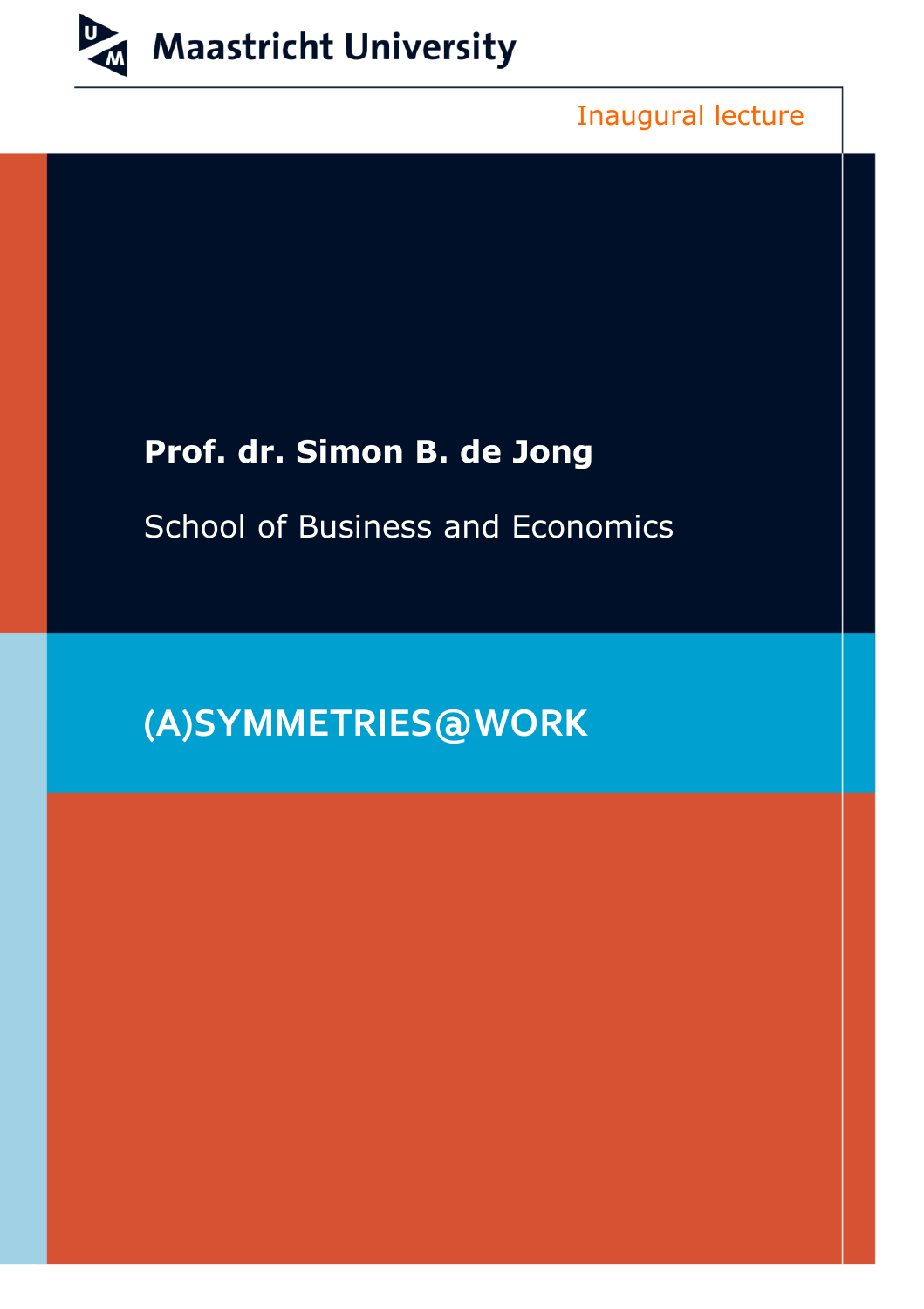# *(A)SYMMETRIES@WORK*

## **Prof. dr. Simon B. de Jong**

*Inaugural Lecture June 29, 2018*

*School of Business and Economics Maastricht University*

All rights reserved. No part of this publication may be reproduced, modified, stored in a retrieval system or made public without the prior written permission of the author.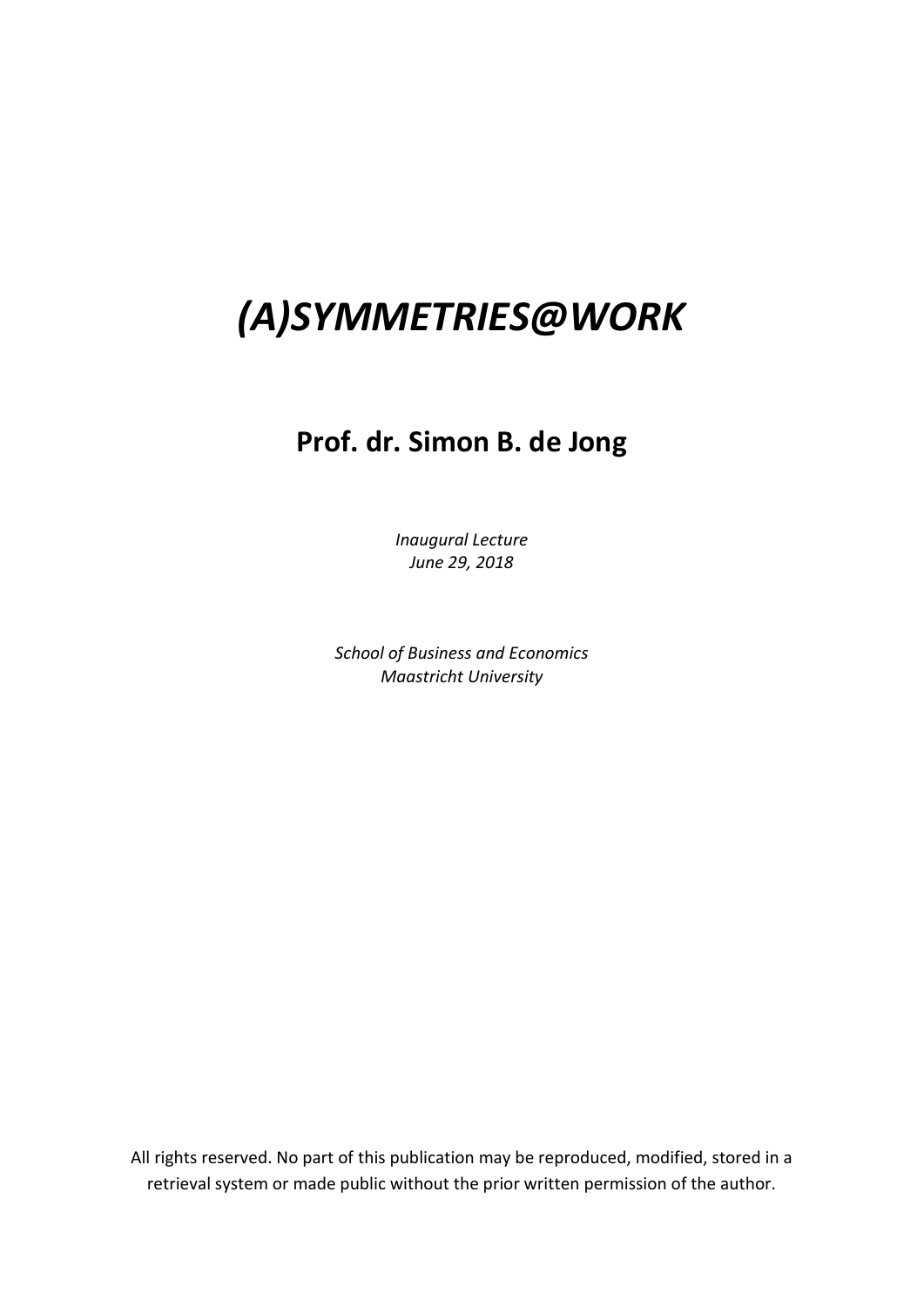### *Dear Rector Magnificus, Dear Dean, Dear family and friends, Dear colleagues and distinguished guests,*

Symmetry (and the related concepts of equilibrium, harmony, or balance) seem to be fundamental features of the world around us. For example, research in biology shows us that species try to adapt to their surrounding and, when the environment is stable, this can result in relatively unchanging systems for millions of years. Physics informs us that each action has an equal reaction, bestowing an overall stability to the universe. Chemistry reveals that many processes are reversible, such as the switching between molecular and supramolecular chirality. Consequently, symmetries appear to be all around us and it might therefore come as no surprise that the social sciences have also investigated this phenomenon in order to further understand why - and when - societies, economies, organizations, or teams are in balance.

Within the field of Organizational Behavior and Human Resource Management, the interest in symmetries has resulted in much research on averages or mean scores. A stream of research has asked questions akin to; ''*How do employees, on average, react to certain leadership styles? Or, how do certain HR practices affect the mean performance of employees?*''. Such research has provided many important insights, yet its focus came at the price of often overlooking the potential interesting aspects of asymmetries; such as when respondents *do not* agree in their views on the team's leadership or when there are different perceptions between leaders and followers on the level of performance achieved. With the advancement of theoretical knowledge and the rise of more sophisticated analytical techniques, there has been an increasing interest in investigating asymmetries in recent years. This has led to various calls to further understand asymmetries, for instance in employee identities at work (e.g., Meister, Jehn, & Tatcher, 2014), work relationships in social networks (Labianca & Brass, 2006), or group decision making (e.g., Brodbeck, Kerschreiter, Mojzisch, & Schulz-Hardt, 2007). In this inaugural lecture, I would like to discuss this topic of symmetry and asymmetry, while at the same time give you some insight into my past scientific work done with various scholars from a range of backgrounds - as well as give you an impression of my plans for the future.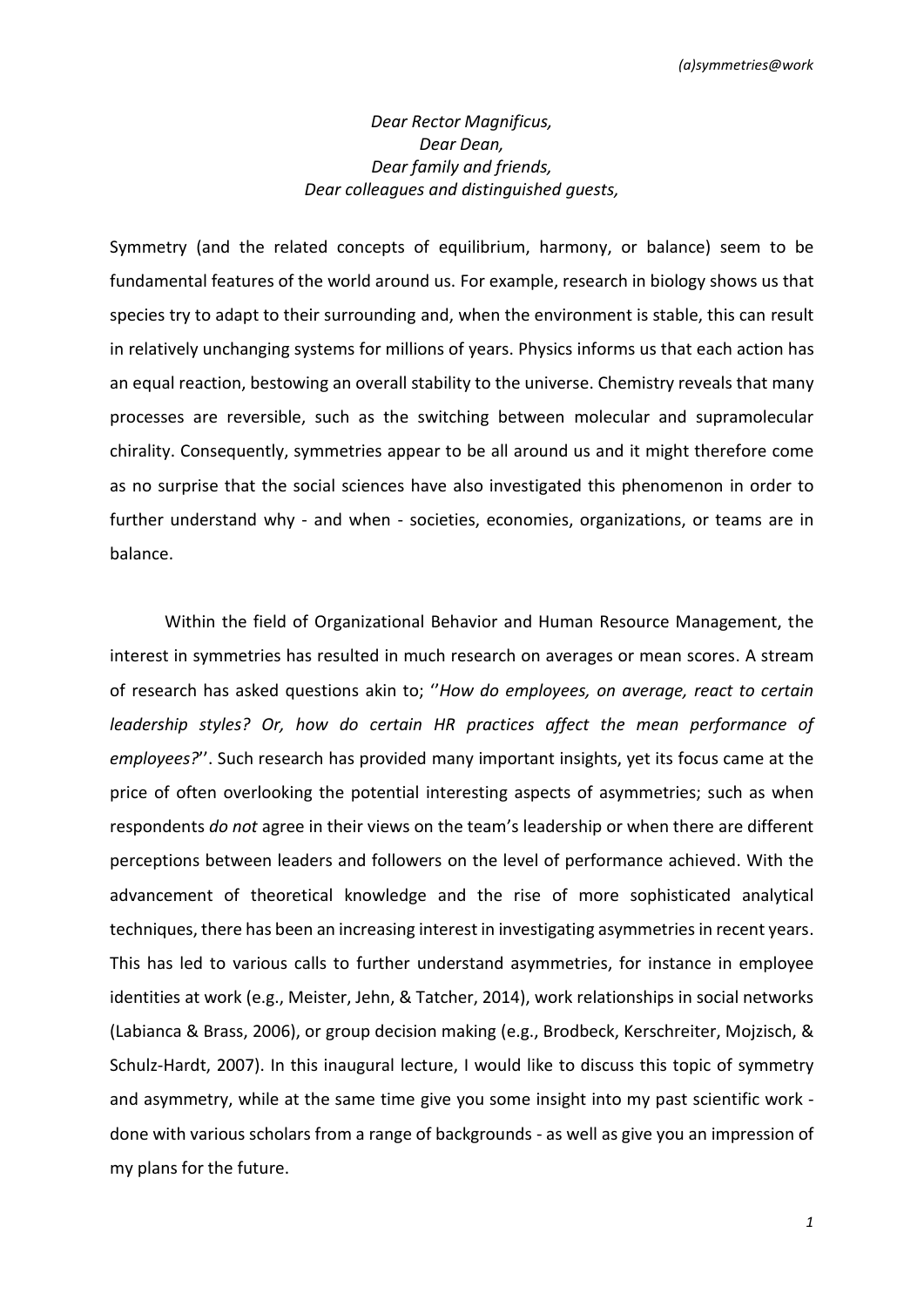Yet, before continuing, I would like to take a step back, because understanding the tensions between asymmetries and symmetries is in some ways more complex in the social sciences than in the natural sciences, as the latter can be considered to contain relatively 'hard' paradigms, while the former tend to have 'softer' paradigms (e.g., Goshal, 2005). This does not mean that the natural sciences do not have any 'soft' issues, as it has since long been recognized that they do (e.g., Hedges, 1987), nor that there are no variations *within* the social sciences (e.g., Shaw, Tangirala, Vissa, & Rodell, 2018). What it does mean is, simply put, that there are numerous factors in the social sciences which could potentially influence the phenomenon of interest; and that there all sorts of combinations how these factors can interact; and that there can be many feedback loops; and that there are many ways to measure the topic of interest, although measuring it very precisely can be very challenging. To give you an example why it is important to recognize this 'softness': imagine that business or economic scholars find a new model which improves company or stock performance. Many actors in society would then have an interest to adopt these new insights, yet adopting these insights might change the situation and possibly invalidate the new model (or affect it to some unknown extend). Another example is that building practical interventions or policy implications on the results of a singular study can sometimes be done in the natural science, yet this is not considered to be 'best practice' in the Evidence Based Management movement within the social sciences (e.g., Briner, Denyer, & Rousseau, 2009), because due to the 'softness' mentioned earlier each social scientific study is likely to have its strengths and limitations. It is therefore more advisable to use the cumulative knowledge in a field, as for instance encapsulated in meta-analyses or systematic reviews. Naturally, the above also applies to my own studies (which I will be discussing later on). Given the mixed audience of today I thought it would be prudent to highlight this first asymmetry – namely the asymmetry between the nature of research in the natural and social sciences and the meaning one can attribute to a single study. To deal with this matter, I will highlight 'sets' of studies and focus on their interrelations in this lecture.

Another unique, but related asymmetry, arises from the fact that the social sciences investigate aspects of *human* behavior and *social* interactions; something most of us do each and every day. To the general public, this can make the outcomes of social scientific studies seem quite straightforward and logical 'post hoc'. And, people might wonder why the research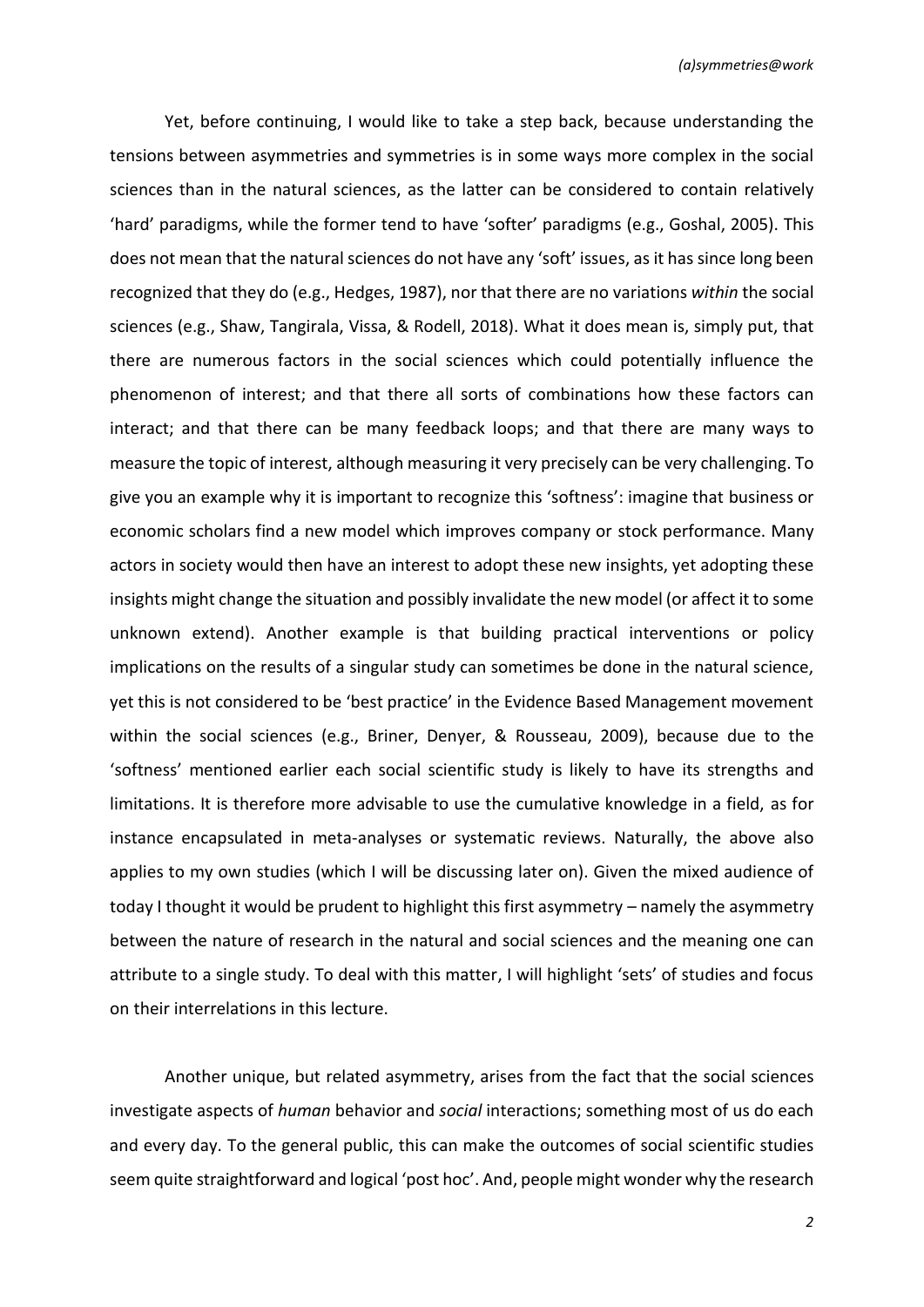was necessary in the first place, by arguing that this was all common knowledge to start with. Reflecting on this I thought that, *IF* I am going to explain my past and future research, *THEN* it might be nice to avoid such contemplations in the audience and I will therefore illustrate why the prior reasoning is often flawed. Suppose that we conducted research in which it was found that balanced work relationships lead to *MORE* helping amongst coworkers, because some people then give help and it is this help which subsequently invites others to provide help in return. On the face of it, this finding appears to make common sense and one could say we already 'knew' this by invoking the Dutch saying *''wie goed doet, wie goed ontmoet''*. This roughly translates to the English saying *''do good, and good will come to you''*. However, *IF* the research we conducted would have found that there would be *LESS* helping in these relationships, this would also appear to be 'logical' to causal observers and they could try to emphasize their point by invoking the Dutch saying *''stank voor dank''* or the English saying *''no good deed goes unpunished''*. As this example hopefully illustrates, common knowledge tends to hold opposing – and often incompatible views – yet this only becomes apparent after critical and thoughtful reflection and scrutinizing the available empirical evidence. Hence, to find out *WHEN* the positive or negative outcomes occur and to find out *WHY* this is so, the scientific method needs to be applied; as sayings and common knowledge tend to be remarkably silent about moderating (or contextual) effects as well as mediating (or process) effects. It is thus *here* were we encounter our second asymmetry, namely between the complex – yet more detailed – knowledge within the social sciences and the straightforward – although often more vague – common knowledge in society and at work. I will return to these more practical matters at the end of this lecture. But, for now I hope that this example illustrates why theory and empirical findings are so crucial for deepening our understanding of social phenomena, as the routine way of thinking we tend to do in our daily (working) lives often fail to be sufficiently critical and rigorous to allow us to separate which outcome is more probable than another.

The tension between asymmetries and symmetries will be a red line weaving through this lecture, however – before I dig into the scientific research my co-authors and I conducted in the past years – I thought that many of you might be interested to hear about two other key asymmetries in today's event; namely that while this inaugural lecture will be about 45 minutes long, the reception following it will almost be *TWICE* as long. And, since about 1/6 of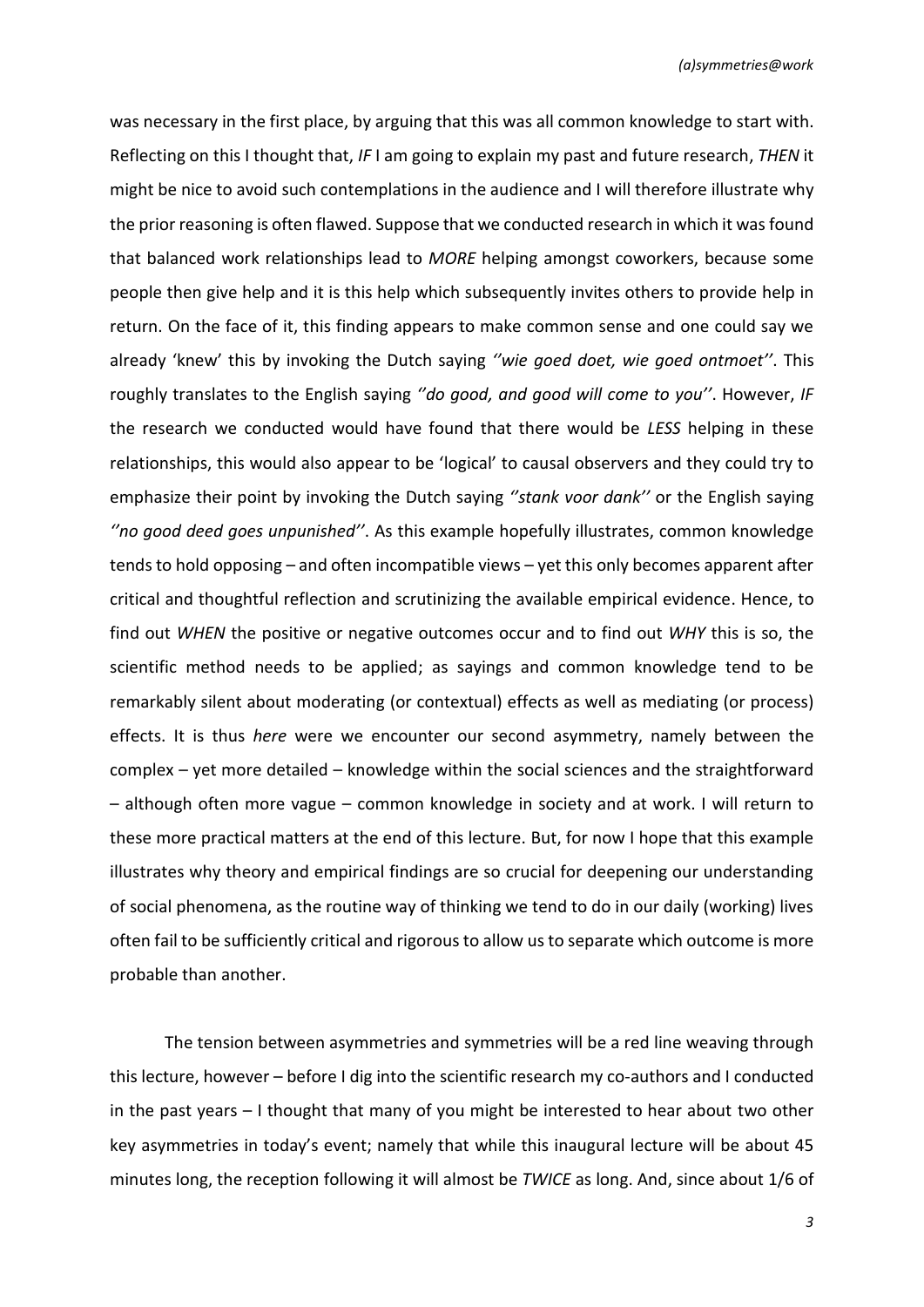this lecture has already passed, I can inform you that you are making steady progress toward this asymmetrically larger part of today. Thus, although perhaps some of you already 'knew' this based on famous sayings, I thought it would be prudent to point out to the more skeptical members of the audience that your good deed of listening *will* eventually be reciprocated.

#### **PAST RESEARCH**

My initial interest in symmetries and asymmetries started during my PhD in which I build on the work of one of my advisors, Prof. dr. Van de Vegt, on Interdependence Theory (Kelley & Thibaut, 1959). This theory is used for understanding and managing tasks and jobs of individuals and teams. Questions which this theory and research attempts to address are for example; *''should people in teams work more together, or more individually, for completing their tasks and goals?''*. In the early days of this theory, there were debates how many dimensions of interdependence one should consider, but eventually research settled on two main dimensions, namely task and outcome interdependence (e.g., Wageman, 1995). Task interdependence can be defined as the amount to which an individual needs to exchange resources with other team members and thereby captures the mutual or average exchange within interactions (e.g. Brass, 1981). Outcome interdependence can be described as the extent to which significant consequences of work are contingent on the collective performance of tasks (e.g., Wageman, 2001) and subsequently revolve more around rewards and recognition.

The question which then followed was; *''should high task interdependence be matched with high outcome interdependence or with low outcome interdependence?''*. On the one hand, a *congruence* argument could be raised, stating that when team members need each other to complete the tasks successfully, one should match this by an equal amount of outcome interdependence to ensure that there will be no negative intra-team conflicts or fights over who gets individual rewards. On the other hand, a *complementarity* argument could be made, reasoning along the lines that people need to be individually motivated as they might otherwise lower their efforts for the team tasks. In other words, when task interdependence is high, one should have low outcome independence to avoid issues of social loafing (e.g., Ringelmann, 1913). And, when task interdependence is low, one should have high outcome interdependence to keep team members focused on the team instead of only on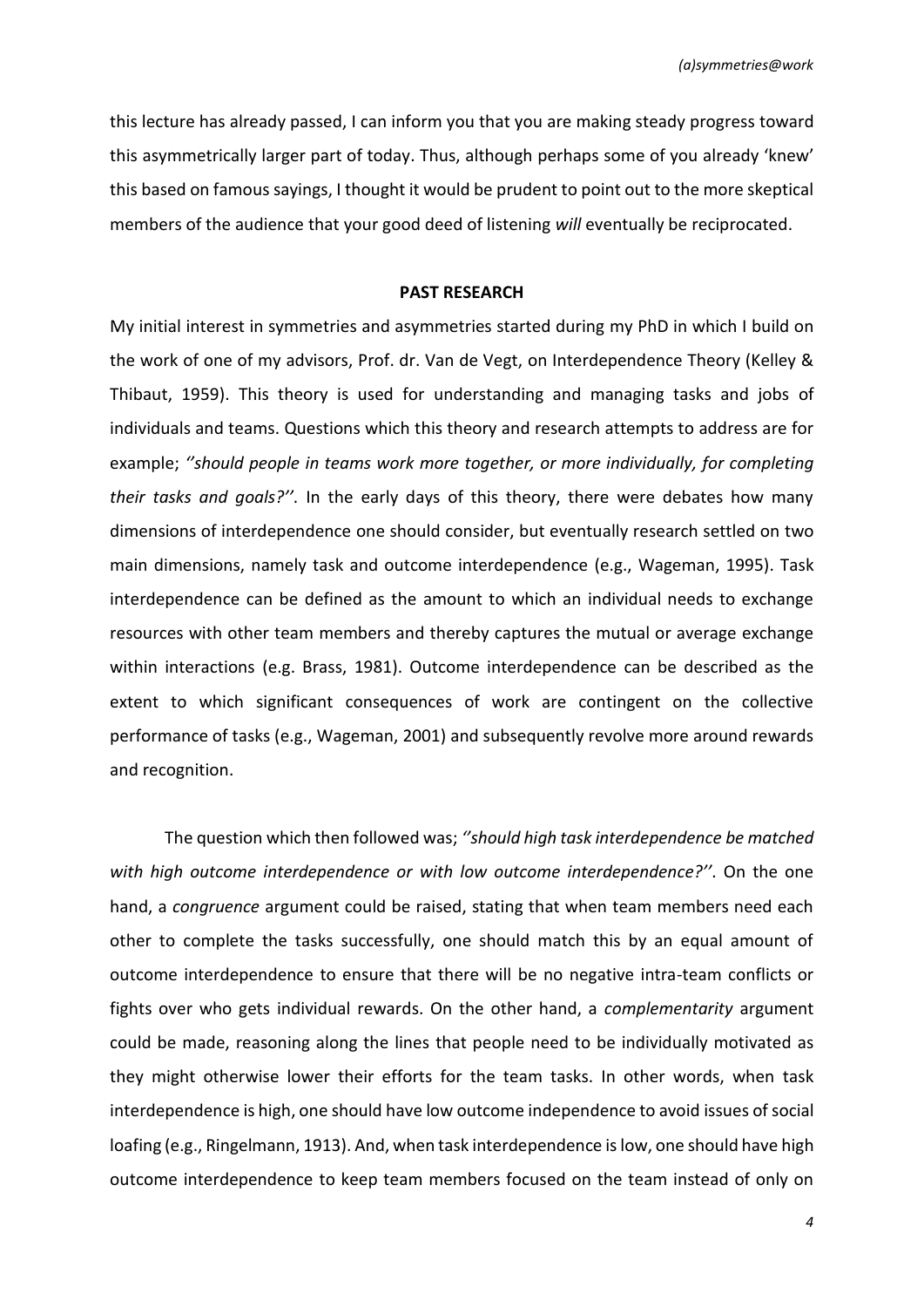their own tasks. If this was a lecture to students, I would now ask everybody to raise their hand to see how many of you think the congruence or complementarity argument is the most important. Since today's event does not allow for this – given the great asymmetry in me doing all the talking and you doing all the listening – I will refrain from doing so. Yet, in your mind please take a moment to select one of these two options you think research has shown to be most applicable. I can assure you that research has quite clearly shown that either congruence or complementarity is more suited, so the often used 'it depends' third option will not suffice as an answer in this instance.

Now, with respect to the answer: ... a considerable amount of research has found that … – and I now advise you to look at your neighbors to see if you can spot what their answer would have been – … the congruence argument is more appropriate (e.g., Saavedra, Earley, & Vandyne, 1993). So, high task interdependence should be matched with high outcome interdependence (and low with low). Often when I do this exercise in classrooms the opinions are divided roughly 50 – 50 between the two options, and if you could not deduce your neighbors answer just now, it might be interesting to ask during the reception. For those of you who want to practice their scientific skills, you might want investigate if you can find a similar 50-50 distribution by asking a representative sample. Yet, I can imagine that there might be some asymmetries hiding here between my own ideas of *'fun things to do at receptions'* and most of you in the audience. So ultimately, I leave this decision to you.

Coming back to the scientific findings discussed earlier, the advantage of the insight that the congruence approach is most suited is that it provides clear practical advice for designing and rewarding teams, while also providing a way for comparing teamsto each other and giving ideas on how to improve them (e.g., Van der Vegt & Van der Vliert, 2002). Yet, akin to many other fields, this area of research traditionally focused mostly on *average* levels of the main variables, thereby implicitly assuming that team members would either *all* be highly task dependent upon each other or *all* lowly task dependent. But, in many teams such symmetry is unlikely as there are often many differences amongst team members, for example in their knowledge, information, and access to materials and/or resources. Although asymmetries had been theorized in the early works of Thibaut and Kelley, detailed empirical research on them had not been conducted until relatively recently.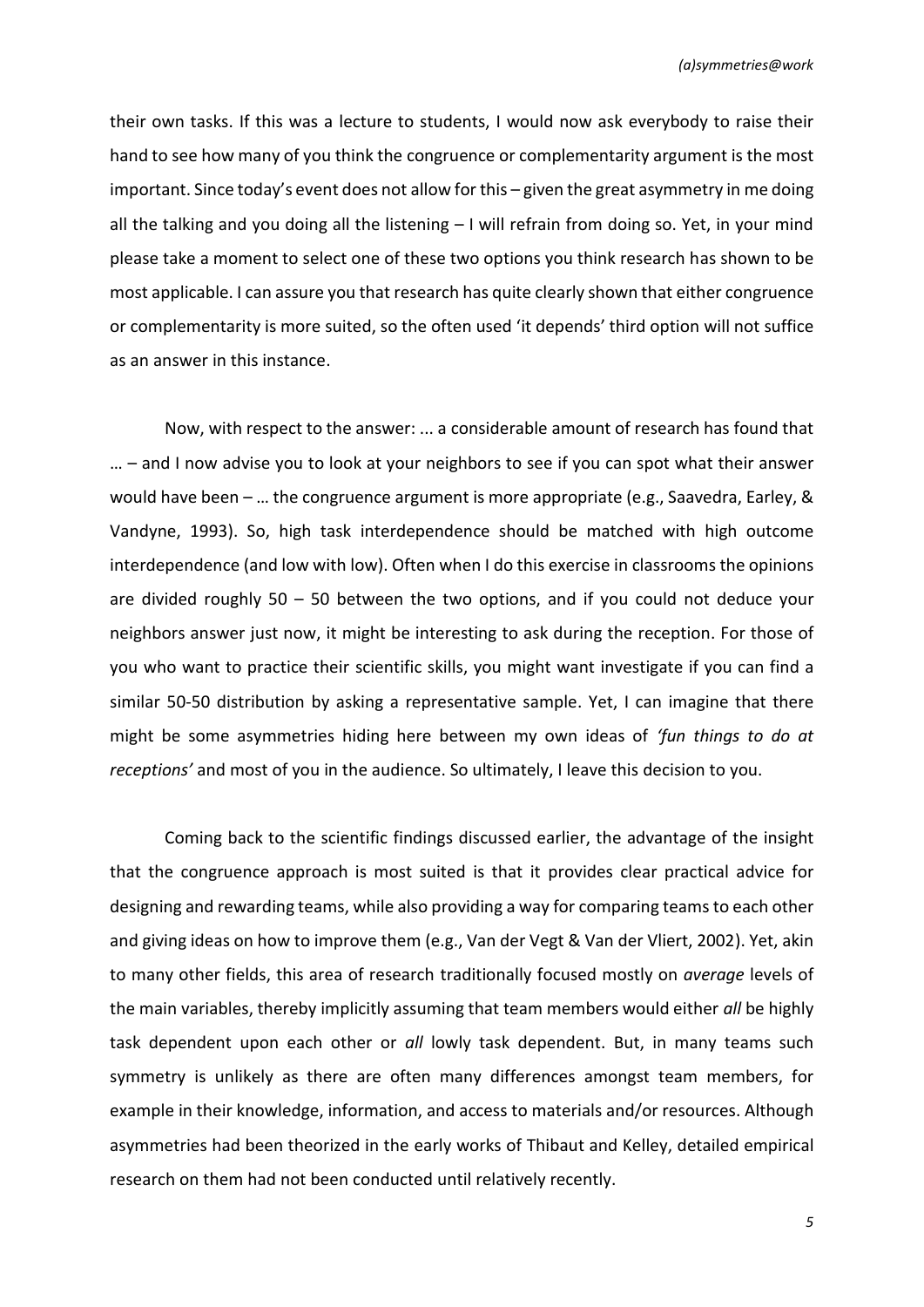#### **Horizontal asymmetries**

And it is here were my first research into asymmetries started (De Jong, Van der Vegt, & Molleman, 2007). In short, for our first study we collected data about the dyadic work relationships of employees in a range of sectors and were able to show that: A) asymmetries exist and can be measured in real business teams, and B) that these asymmetries are important because they can shape the amount of trust and helping behavior amongst two team members. Thereby this research gave a first indication that only looking at averages, or symmetries, might no longer be fully appropriate as important processes and mechanisms are then overlooked. A key mechanism why asymmetries were deemed to be important was because they would create differences in power between individuals (Emerson, 1962). In short, the person who needs *MORE* from the other person than vice versa, is *LESS* powerful as they have to ask the other person for their permission to use the required resources or information. Consequently, these first results supported the idea that power and dependence are (inversely) related and that ignoring asymmetries might overlook important power dynamics at work.

In subsequent studies we then investigated if asymmetries would also have effects beyond the detailed relational-level and we found that this was indeed the case, as asymmetries might also affect how satisfied individual team members are with their jobs (De Jong & Bal, 2014). This study was also the first to connect the new dimension of asymmetrical task dependence to one of established dimensions, namely to (average) task interdependence. We found that asymmetries related positively to an individual's job satisfaction when that individual had many interactions and exchanges within the team (i.e., had high average task interdependence), yet this relationship was negative for individual's who were relatively isolated at work (i.e., had low average task interdependence). In another study, we investigated if asymmetries would also affect teams as a whole and could potentially affect team performance (Van der Vegt, De Jong, Bunderson, & Molleman, 2010). In this study, we also connected asymmetries to the other dimension of interdependence theory, namely outcome interdependence. Interestingly, this revealed that asymmetries in task dependence might be a double edge sword, because if teams had many asymmetries and leaders provided individual-focused feedback, team performance was found to be lower. In contrast, asymmetries led to higher team performance when leaders provided group-focused feedback.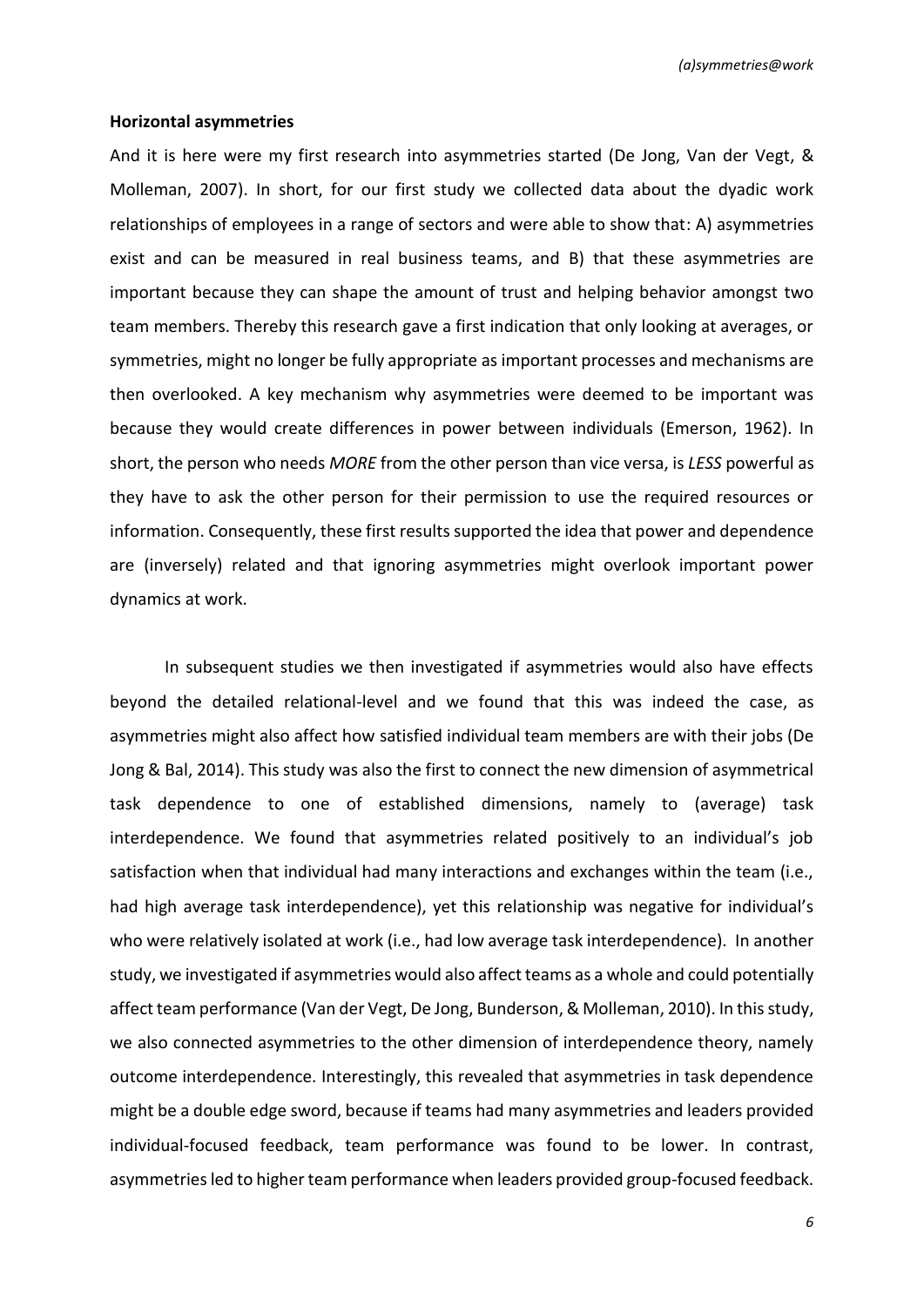Our study also showed *WHY* this was the case, as the downside of individual-focused feedback was that it limited intra-team learning because in these situations the less asymmetrically task dependent – or more powerful team members – did not share their knowledge and expertise with their colleagues. Hence, viewed together, this line of research revealed that asymmetries exist and can have both negative as well as positive effects on work relationships, individuals, and teams. Building further upon this, we set-up an organizational-level study to find out if these effects might even shape organizational performance (De Jong, Kunze, & Bruch, 2017). Investigating more than 8000 employees from 67 companies, we found that in organizations characterized by many asymmetries between employees, the intra-organizational trust climate can become compromised, subsequently leading to lower organizational performance. Yet, if the organization provided so-called *high-commitment HR practices* – which focus the powerful on collective outcomes instead of on gaining personal gains – then asymmetries did *not* negatively affect organizational performance.

Besides indicating that asymmetries in task dependence are something to take into serious consideration for scientific research, these studies also provided ways for practically dealing with asymmetries; namely by encouraging leaders to give group-focused feedback (instead of individual-focused feedback) and by indicating that HR professionals should implement collective-focused high-commitment HR practices in organization characterized by many asymmetries amongst workers. The prior conclusion of research that task and outcome interdependence need to be congruent with each other can now thus be further specified, by stating that when there are asymmetries in task dependence it is wiser to err on the side of creating (too) high outcome interdependence instead of risking (too) low outcome interdependence.

Besides this research on asymmetrical task dependence, we also explored other horizontal 'asymmetries'. For example, with Prof. dr. Bal and other co-authors, we conducted research into the aging workforce and particularly how to use HR practices to keep employees interested in working past their retirement age (Bal, Kooij, & De Jong, 2013). At first glance, a relatively obvious asymmetry in this seems to be the difference between younger employees (who are stereotypically assumed to more motivated and healthy) and older employees (who in some stereotypes are assumed to be less motivated and healthy). Yet, thinking more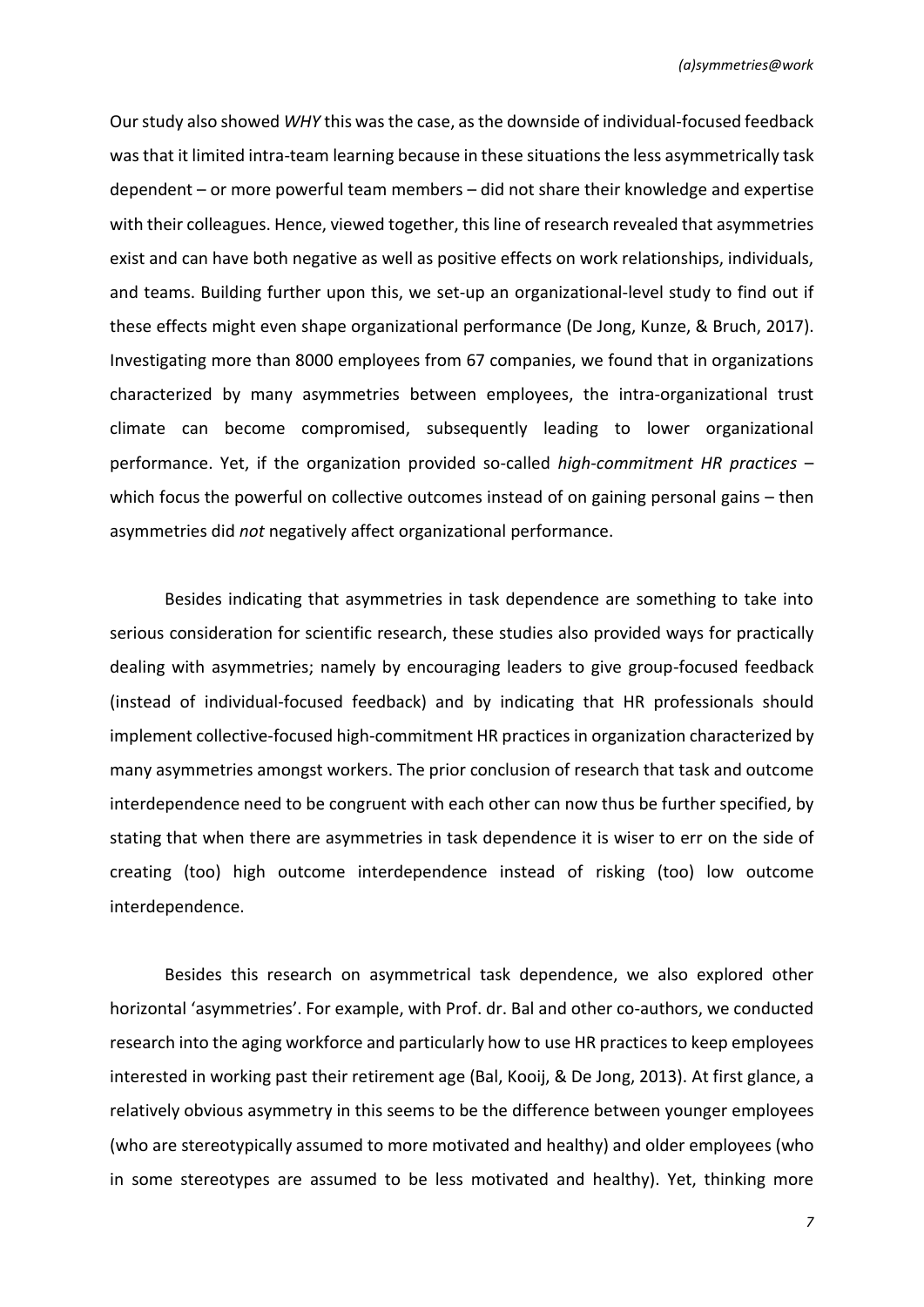critically on this 'common wisdom' it becomes apparent that this is often *not* the case, as young people can be unmotivated and/or ill and many older workers are very motivated and/or healthy. Therefore, we argued that it is not age that it the most important factor to look at, but that it is more important to investigate if employees are dealing with some form of deficiency which requires them to adapt themselves and/or their work. We found that some HR practices – namely so-called developmental HR practices, which focus on learning and growth of employees – are beneficial for *all*, yet that other HR practices – namely so-called accommodative HR practices, which focus on adapting the work environment to deal with declines in employee health or abilities – only work for specific employees and depend on the particular adaption strategies employees had chosen. Hence, this research started out to address a ´asymmetry´ in the workforce amongst employees of different ages and health, yet simultaneously reveal another 'asymmetry', namely between two types of HR practices and the different effects they have on employees. These ´other asymmetries' will be the focus of the next section.

#### **Vertical asymmetries**

So far I focused mostly on asymmetries between fellow co-workers, or one could say, *horizontal* asymmetries amongst peers. Yet organizations are not only characterized by these horizontal relationships, but also tend to have *vertical* relationships, such as those between managers and employees. My co-authors and I have also investigated various forms of (a)symmetry, (im)balance, or (dis)harmony in vertical relationships. One example of this, was our study into the different effects of different types of HR practices as I discussed at the end of the last section. Another example, is our research that build upon the theoretical work of Dr. Raes and colleagues from Maastricht University (Raes, Heijltjes, Glunk, & Roe, 2011), in which they theorized that there are important differences in the interactions between Top and Middle Managers. Expanding on that foundation, we wondered if *employees* could also be affected by the behavior of the Top Management Team (TMT). Again, in a regular lecture I would ask for your opinion, but for now please make a choice in your mind; *''do you think that employees can be affected by what happens within the boardroom amongst the TMT members themselves? Or do you think that this is too far away from daily working live to have any real impact on employees?''.*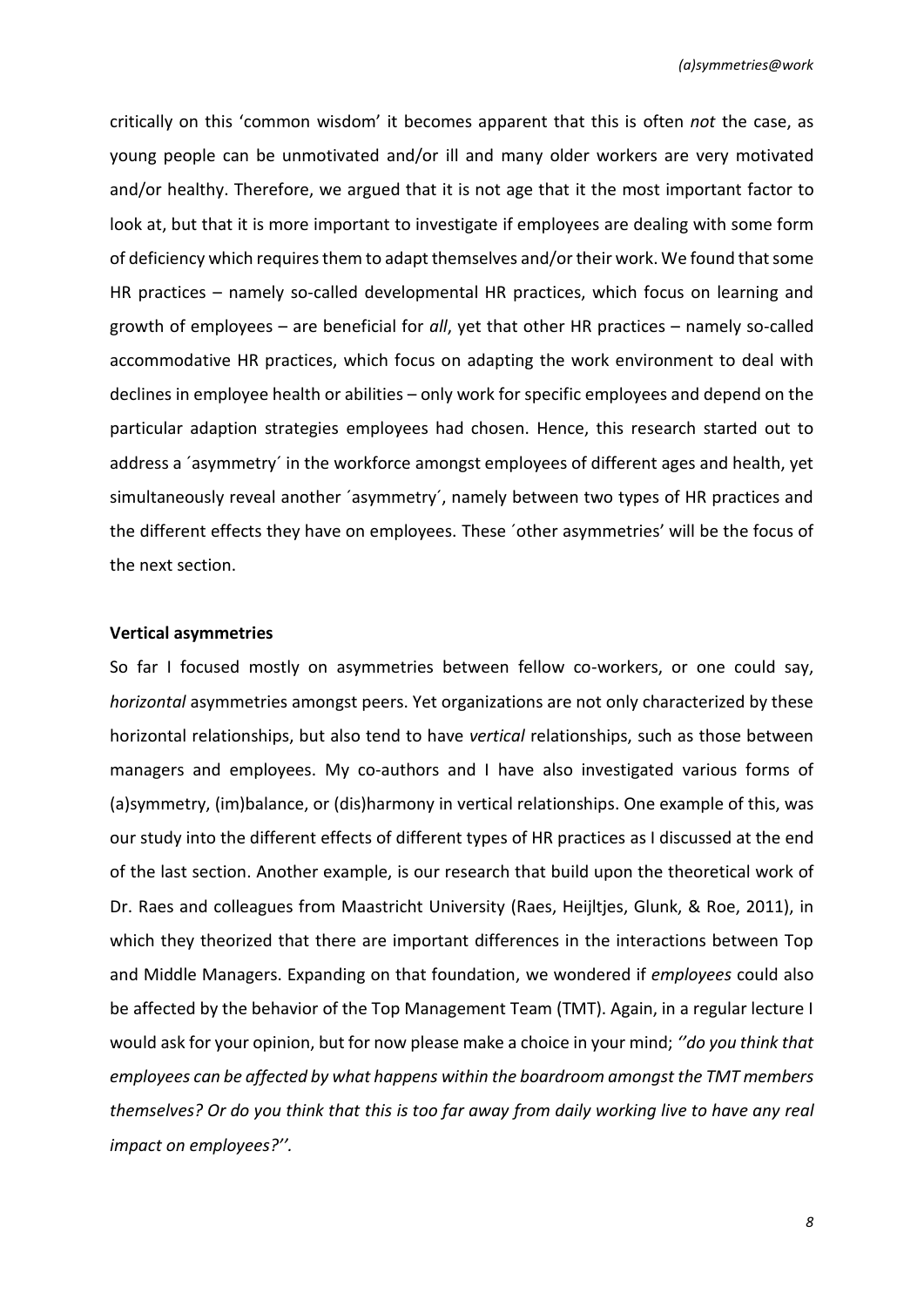We conducted a study with over 5000 employees and the results showed that the more harmonious the TMT worked together, the more productive and energetic the organization and its employees were (Raes, Bruch, & De Jong, 2013). Thus, it appears that horizontal harmonious, balanced, or symmetrical teamwork *inside* the boardroom can have a vertical effect by shaping the work experiences of employees *outside* of the board room. So we could introduce a new saying: *''what happens in the board room, does NOT stay in the board room''*.

We also investigated other forms of asymmetries in leadership, namely if the amount of heterogeneity or variance in leadership across the organization would affect that organization´s performance. Our study of 107 Small- and Medium-Sized Enterprises showed that organizational performance was indeed affected when there were asymmetries in the leadership styles within the organization (De Jong & Bruch, 2013), with the highest organizational performance found in organizations which have a high average level of transformational leadership and a high homogeneity of that leadership. So, this again indicates how important it is to try to include *all* employees and to focus on joint collective outcomes. As another illustration of how asymmetries might affect leadership, we investigated if *the concept* of transformational leadership was as homogeneous as was often assumed or if there might be difference within the dimensions underlying this concept as some emerging studies were suggesting at that time (e.g., Wu, Tsui, & Kinicki, 2010). In short, we found that some dimensions had a positive effect on the organization the higher their *average* levels where – these were the so-called collective-focused leadership behaviors. While other leadership behaviors – the so-called individual-focused leadership behaviors – had negative effects on the organization when they were *differentiated* amongst employees. Importantly, these negative effects became *even more negative* if the organization focused on individual rewards and bonuses by giving contingent rewards (Kunze, De Jong, & Bruch, 2016).

Hence, linking all of this to the previously discussed potential negative effects of asymmetries amongst employees, there again seems to be some need for caution for implementing a too strong focus on individuals, as this might heighten differences amongst people too much. In conclusion, similar to horizontal asymmetries, vertical asymmetries also seem to pose somewhat of a 'double edged sword' and I would thus suggest to handle them with care if you would happen to encounter any asymmetries in the future.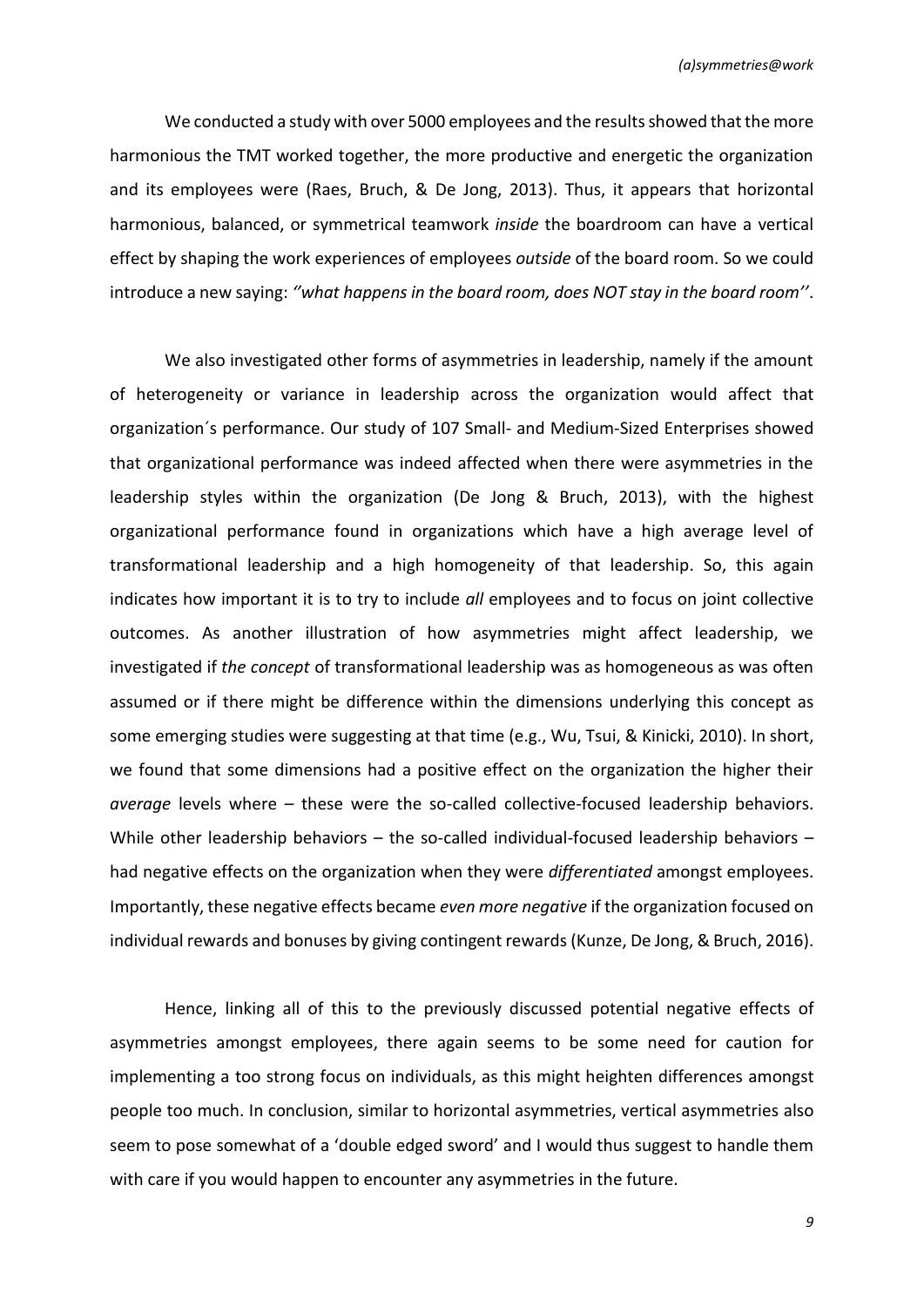#### **FUTURE RESEARCH**

Besides continuing to research this 'two-sidedness', another aim for my future research is to link the various topics discussed above in order to 'cross-fertilize' the different theoretical perspectives. For the future I hope to continue to work together with my current co-authors, as well as with my new colleagues at Maastricht University, on such topics. To give you some more insight I will give a short description of some projects; with Dr. Mammassis and Dr. Kostopoulos I am investigating what the key mechanisms are of power asymmetries at the department or unit level. With Dr. Akkermans and Prof. dr. Bal I am investigating how variations in the social context can shape employee experiences at work. With Dr. Nikolova and Dr. Griep I am researching how differences in Leader Communication Tactics might affect employees during changes at work. And with Dr. Raes and Prof. dr. Kunze, I am studying in more depth how the balance *within* Top Management Teams might shape employee perceptions *of those* teams. Given the increasingly competitive nature of scientific publishing I unfortunately cannot reveal too much about these ongoing projects, yet I hope these short examples give you *some* idea of how we plan to combine the various perspectives and approaches in the future. At the same time, I hope that by addressing my inability to provide you with more insight also helps to raise awareness for the increasing imbalance between the ideal of freely sharing scientific information and the expanding range of stakeholders who have (commercial) interests in compartmentalizing this knowledge. In my opinion, this particular asymmetry should be lowered in favor of the former.

Besides continuing to collaborate with my current co-authors, I naturally also plan to set-up studies with my new colleagues at the *Organization & Strategy Department* as well as those from *the School of Business and Economics* and others at Maastricht University. Building upon my earlier discussions, I hope to investigate various horizontal and vertical symmetries and asymmetries by linking my areas of expertise with those of my new colleagues. There is one particular topic which I would like to highlight as it has a long tradition at Maastricht; and that is the investigation of how processes evolve over time. Below, I will draw upon the work of the late Prof. dr. Roe (2008) to argue that – besides continuing to study more traditional *''what is''* research questions, it is also important to study *''what happens''* over time.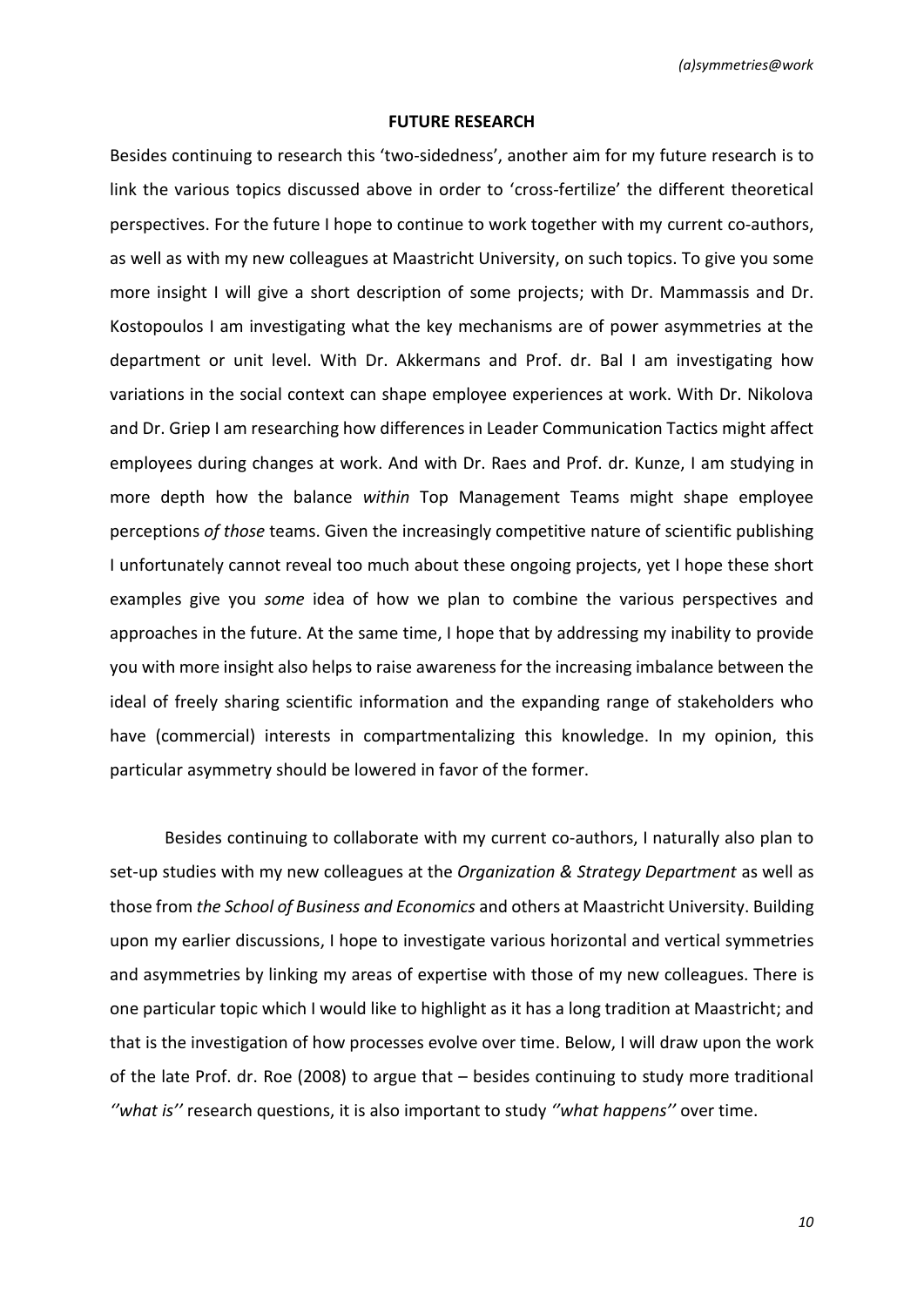#### **Temporal asymmetries**

At present, most of the research within Organizational Behavior and HRM has taken a crosssectional perspective, which means that data were collected at only one point in time. And, our own research often also took this approach. While many things can be learned from crosssectional studies, somethings cannot – or at least not as rigorously or as in-depth. For example, it is most difficult to see how processes evolve over time with cross-sectional research, and therefore it is often recommended to test processes with longitudinal datasets (i.e., datasets which contain multiple time points). Yet, getting these datasets is very time and labor intensive, making them difficult to acquire for scholars who only have limited time available for research. Additionally, many employees and organizations are reluctant to participate in what seems to be answering the same questionnaire multiple times. Due to all of this, and the associated complexity of analyzing these complex datasets, longitudinal research has been scarce not only in our own research, but also in social scientific research in general. Building upon the tradition and expertise of the O&S department, we plan to conduct more longitudinal research in the future. We hope to work together on this with (local) organizations in Limburg and the surrounding areas, as well as organizations located further away; and one concrete way of doing so is via UMIO activities (which is our new executive branch at SBE). More insight into what happens with key processes over time – and why certain management interventions do (or do not) work – is not just very valuable for scholars, but also for others such as managers, consultants, policy makers, and employees.

To give you some short examples; with Dr. Guenter and Mr. Reissner we are currently exploring the intricacies of how, when, and why some employees dare to speak up when they see room for improvement in the organization, while others do not dare to do so. With Dr. Hamstra and Ms. Gutermuth we are studying the differences between men and women and their reactions to, and adoptions of, goals; and one interesting question would be to see if men and women differ over time in this. With Dr. Santos and Mr. Van Rensburg we are contemplating to study how individuals and teams arrive at a similar, or symmetrical, views of the various knowledge, skills, and abilities within the team and why sometimes these views differ asymmetrically. And, as a last example, with Dr. Kensbock I hope to investigate how some team members become embedded in groups, whilst others remain more isolated. These short examples hopefully give a glimpse of the range of research we are doing – and are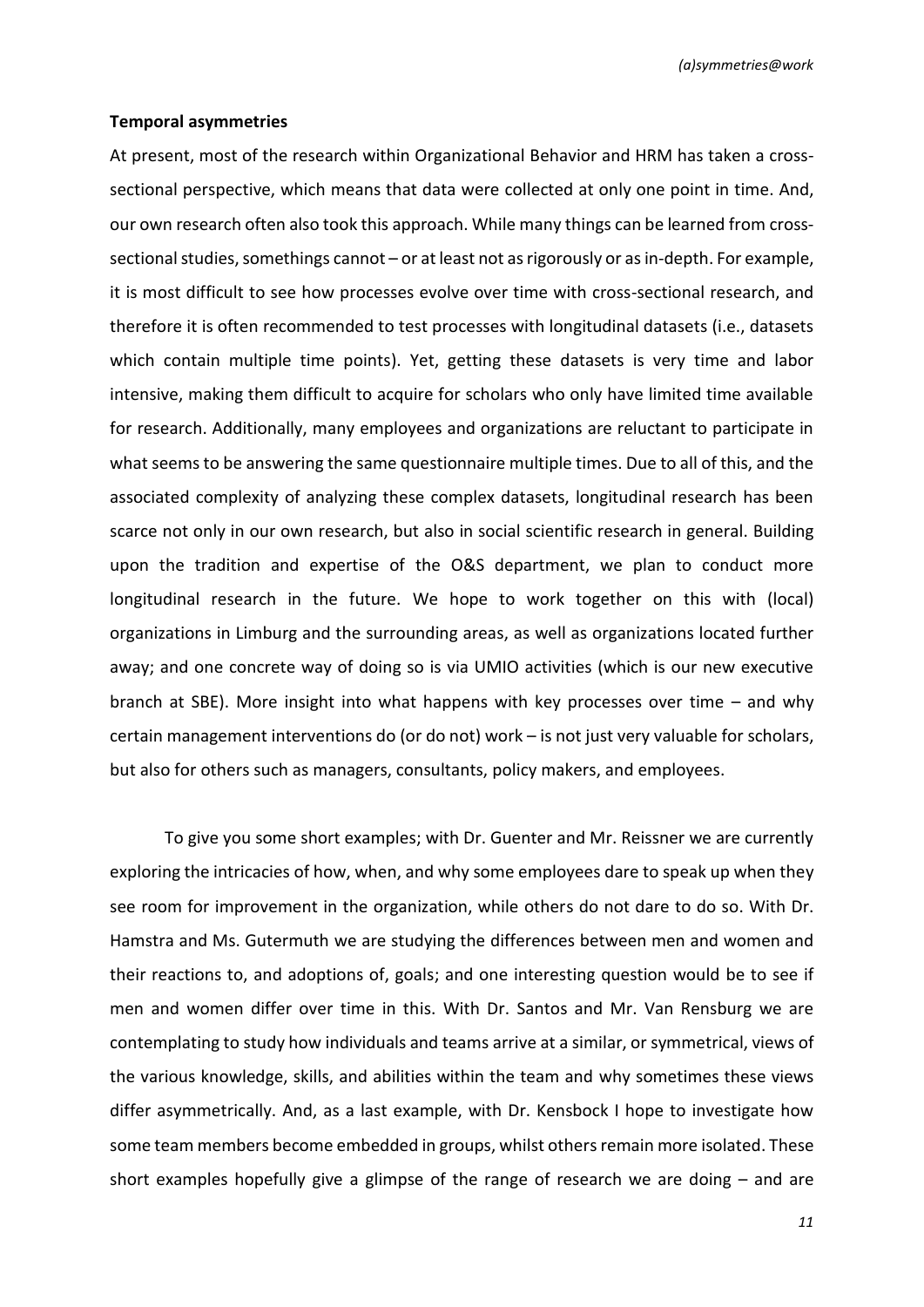planning to do – within the 'O' or 'Organization' part of the O&S group. Of particular interest to me would be to see when – and why – some temporal processes take a certain form and timing for *some* employees, while the form and/or timing would be different for others. In other words, do employees similarly – or symmetrically – develop certain views over time or do they develop differently – or more *a*symmetrically – over time? Although we can probably find many sayings which would indicate that the future answers to these questions were quite 'logical' and 'common sense' in hindsight, it is quite difficult to decide '*a priori'* which of these saying holds more true. Therefore, I think that finding out in more detail when this is  $-$  or is not so – creates value for science and practice alike.

#### **PRACTICE**

And that brings me to the last topic of today, namely practice. Up until now, I have spent an asymmetrical amount of time discussing past and future scientific research and in order to regain some balance in this lecture I will now shift focus towards more practical matters. One thing which has always struck me is that many students (and sometimes faculty as well) forget or overlook that working in large (multinational) companies is not the only 'real world' in practice. For example, in The Netherlands the majority of private-sector jobs are in Small- and Medium-Sized Enterprises<sup>1</sup>. And to add to this, I personally like to entertain the notion that what we do at universities also qualifies as being part of the 'real world'. An indication of this is that the average faculty member performs many tasks which overlap with jobs in other sectors. To name a few, this includes being a researcher, lecturer, supervisor, coach, mentor, committee member, panel member, reviewer, (associate) editor, group or department (vice- )head, consultant, director, trainer, fund or grant manager, sparring partner, administrator, alumni manager, policy maker, and – depending on one's views – entertainer. Other similarities between academia and other sectors include the increase in 'flex workers' in recent years<sup>2</sup> and the increasing number of people experiencing burnout. A difference is that the burnout percentage in the educational sector as a whole is higher than any other sector, according to the new figures from CBS and TNO<sup>3</sup>. Although these insights and many others  $-$ 

**.** 

<sup>1</sup> [https://www.rijksoverheid.nl/binaries/rijksoverheid/documenten/rapporten/2017/11/17/jaarbericht-staat](https://www.rijksoverheid.nl/binaries/rijksoverheid/documenten/rapporten/2017/11/17/jaarbericht-staat-van-het-mkb-2017/5738+EZ-De+staat+van+MKB-2017v5.pdf)[van-het-mkb-2017/5738+EZ-De+staat+van+MKB-2017v5.pdf](https://www.rijksoverheid.nl/binaries/rijksoverheid/documenten/rapporten/2017/11/17/jaarbericht-staat-van-het-mkb-2017/5738+EZ-De+staat+van+MKB-2017v5.pdf)

<sup>2</sup> <https://www.cbs.nl/nl-nl/nieuws/2018/08/weer-meer-vast-werk-maar-flexwerk-groeit-harder>

<sup>3</sup> <https://opendata.cbs.nl/#/CBS/nl/dataset/83157NED/table?ts=1527583944138>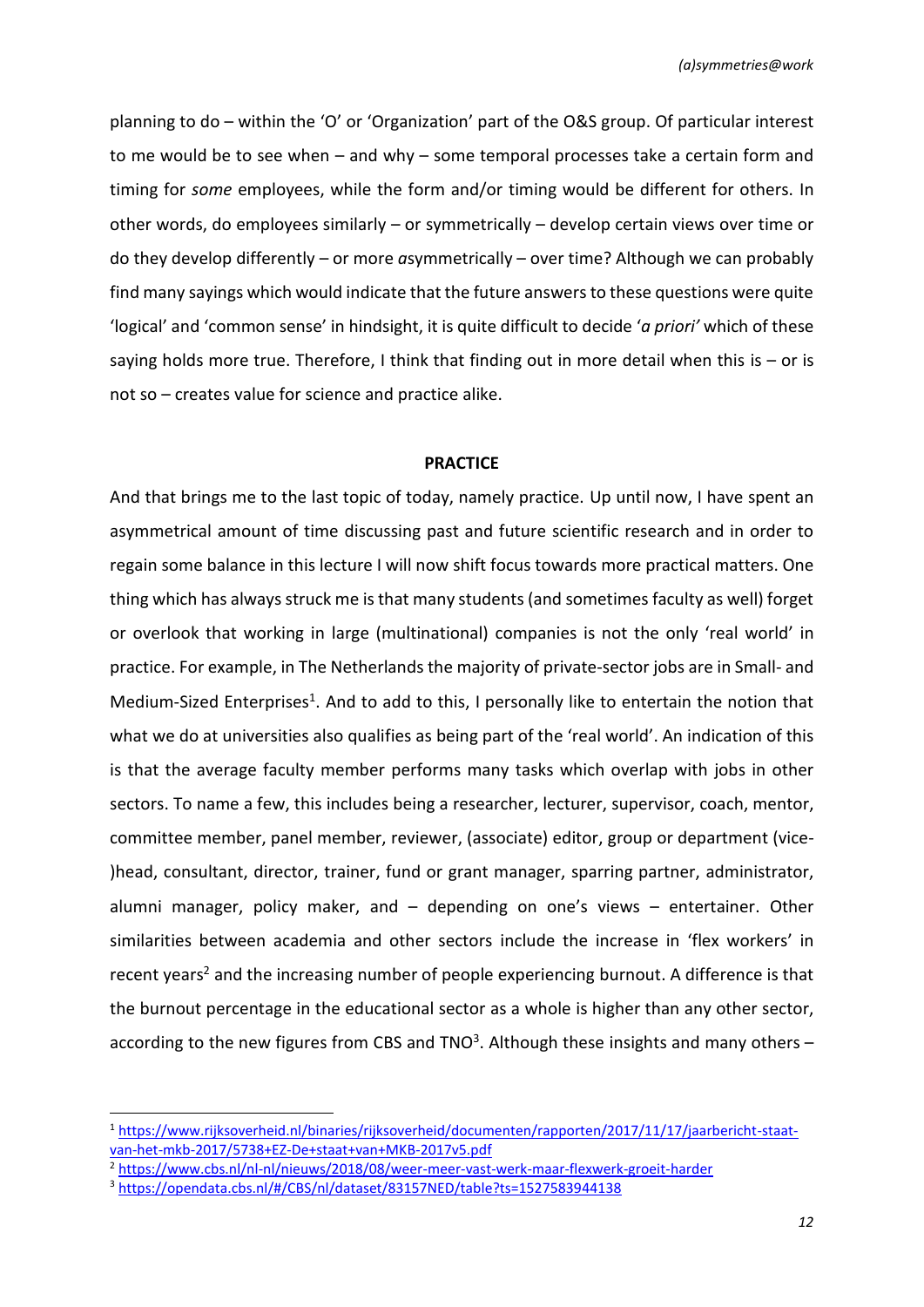such as from reputable sources as the FNV<sup>4</sup>, VSNU<sup>5</sup>, and the VAWO<sup>6</sup> – are publically available, the perception of how important these insights are still varies amongst policy makers, managers, employees, and other stakeholders; why this is the case – and how these asymmetries might be resolved over time – might therefore be a worthwhile area of investigation with clear practical benefits for *all* of the 'the real worlds'. Much is already known about reducing burnout and increasing well-being<sup>7</sup>, yet scholars recently observed that more scientific insight into interventions would be beneficial (e.g., Maricutoiu, Sava, Butta, 2016), and if universities would take the lead in this it could create new 'best practices' which could then be applied to  $-$  or be 'valorized' in  $-$  other sectors.

This brings me to valorization and, in my opinion, perhaps one of the best *Unique Selling Points* (USP's) of universities it that they are uniquely able to provide the benefits of theory-driven empirical research; which not only gives clarity on *WHAT* to do, but also *WHEN* and *WHY* to do that. For business problems which are relatively small and mundane, 'standard' solutions might be enough. And, for those issues a look at the best-practice and case literature might be sufficient to get some insights how others fixed similar problems, and one can then creatively 'borrow' from those insights. Yet, when the problems do not go away after such interventions, a deeper understanding why those supposedly similar solutions do not work might be needed and it is especially here were theory-driven empirical research can shine in my opinion. But, this can be hard to achieve. For example, for quite some time scientific (e.g., Barney, 1986) and practical publications<sup>8</sup> have commented that one of the most important, but also the most challenging, things to get right is organizational culture and trust. They are difficult to build, yet easily lost. Now I can hear some of you think; *''but this is common knowledge, don't you know the Dutch saying: ''vertrouwen komt te voet en gaat te paard'' (or in English ''trust comes on foot, but leave on horseback)''*. I would agree with these sentiments, were it not that many organizations seem to ignore this 'common knowledge'; which is

<sup>4</sup> [https://www.fnv.nl/over-fnv/nieuws/nieuwsarchief/2017/januari/Werkdruk-medewerkers-universiteiten](https://www.fnv.nl/over-fnv/nieuws/nieuwsarchief/2017/januari/Werkdruk-medewerkers-universiteiten-ongezond-hoog-2/)[ongezond-hoog-2/](https://www.fnv.nl/over-fnv/nieuws/nieuwsarchief/2017/januari/Werkdruk-medewerkers-universiteiten-ongezond-hoog-2/)

<sup>5</sup> <https://www.vsnu.nl/werkdruk.html>

<sup>6</sup> <https://www.vawo.nl/wp-content/uploads/2017/06/VAWO-Brochure-werkdruk.pdf>

<sup>&</sup>lt;sup>7</sup> [https://www.cipd.co.uk/Images/health-and-well-being-at-work\\_tcm18-40863.pdf](https://www.cipd.co.uk/Images/health-and-well-being-at-work_tcm18-40863.pdf)

<sup>8</sup> [https://www.cipd.co.uk/Images/where-has-all-the-trust-gone\\_2012-sop\\_tcm18-9644.pdf](https://www.cipd.co.uk/Images/where-has-all-the-trust-gone_2012-sop_tcm18-9644.pdf)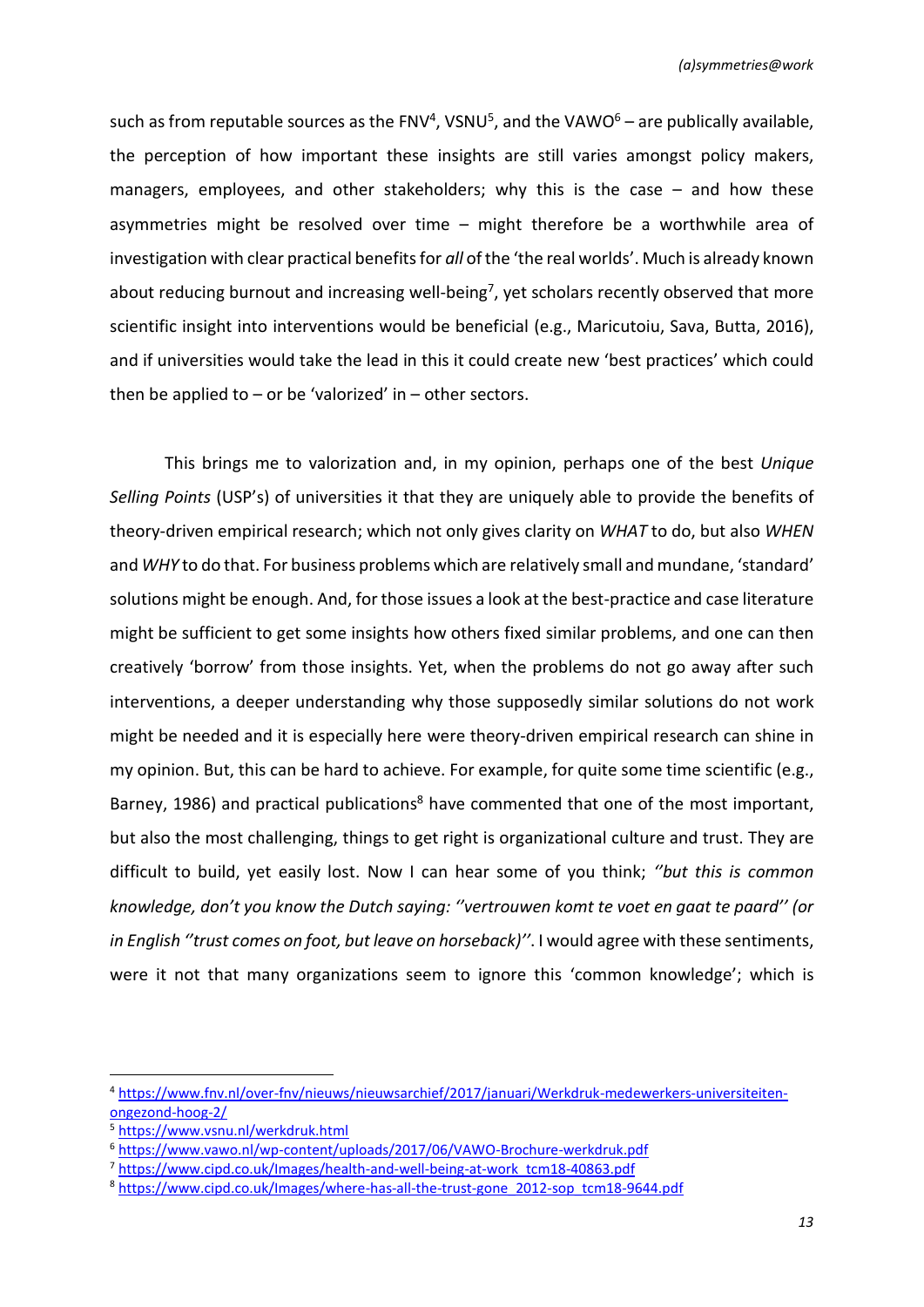surprising as even online business sources, such as Forbes<sup>9</sup>, continue to highlight that trust and culture are crucial and that it might even become *the most important* competitive advantages in the future, as capital and technology are easier to acquire nowadays.

To illustrate with a real case, let's take a look at the space industry. Although United Launch Alliance (and its parent companies) have launched rockets for many decades, it took the new culture of SpaceX to revolutionize rocketry; and SpaceX is currently not only the most innovative, but *ALSO* the cheapest *AND* the one who can launch the heaviest payloads. Undeniably SpaceX has unique access to some forms of capital, yet one cannot say that their competitors, such as Boeing and Lockheed Martin, are particularly 'cash-strapped'. In addition, several of the key technologies of SpaceX were built upon NASA's Delta Clipper programme of the 1990's and those technologies have been widely known since, yet remained unused. In short, there thus appears to be an increasing asymmetry between the diminishing value of capital and technology on one side, and the increasing importance of correctly engaging the workforce so that an effective organizational culture arises, on the other side. But, despite many attempts to convey this message, this particular 'rocket' seems not to have landed in all organizations and hence this might also be an area where universities and other organizations might help each other.

To end the practical section, I would like to reflect by posing the question; *''is there perhaps something that is holding managers and organizations back?''*. As we recently wrote, one important driver might be the (implicit) philosophical assumptions held (e.g., Bal & De Jong, 2017), as they might bias us to overly favour a few individuals or targets at the expense of the greater good. To illustrate, when maximizing short-term results for a select group of stakeholders becomes overly important, such as when trying to maximize profits in order to please speculative shareholders, other stakeholders might ultimately pay the price – including employees and customers, but ironically also other shareholders such as (public) pension funds. In hindsight, there was perhaps some wisdom in the saying *'penny-wise, but poundfoolish'* (or in Dutch *''goedkoop is duurkoop''*), as it already suggested that there is an asymmetry between the things which seem the easiest or cheapest in the short term and

**.** 

<sup>9</sup> [https://www.forbes.com/sites/larryalton/2017/02/17/why-corporate-culture-is-becoming-even-more](https://www.forbes.com/sites/larryalton/2017/02/17/why-corporate-culture-is-becoming-even-more-important/#40ac4f4069da)[important/#40ac4f4069da](https://www.forbes.com/sites/larryalton/2017/02/17/why-corporate-culture-is-becoming-even-more-important/#40ac4f4069da)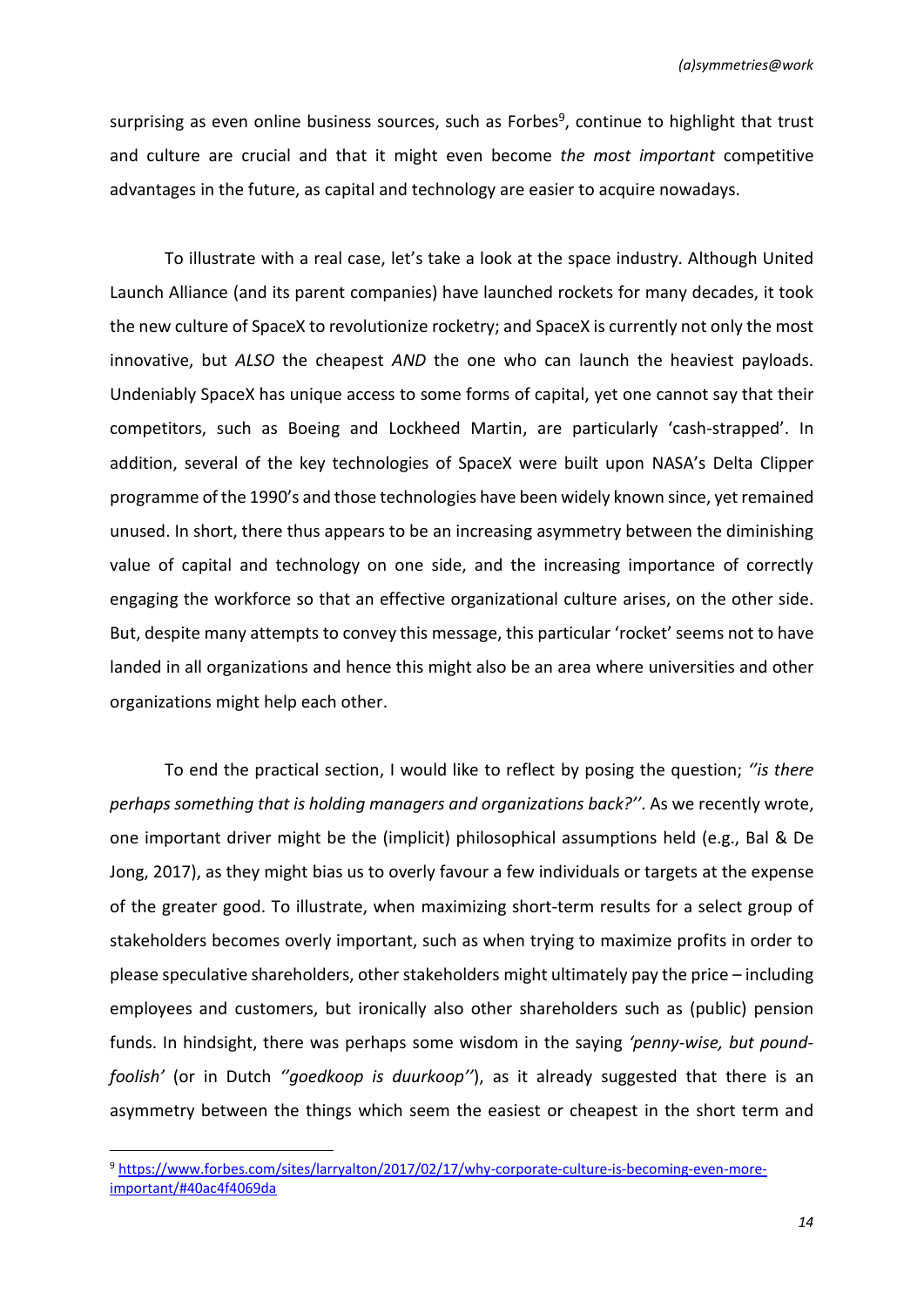those that are important and valuable in the long run. I would argue that working together with companies on understanding – and then dealing with – such implicit assumptions and beliefs, holds the potential to also contribute to 'all of the real worlds'.

#### **CONCLUSION**

To conclude, it is not only our own research on various horizontal and vertical types of 'asymmetries' – based on multiple samples, multiple levels of analysis, multiple theories, and multiple analytical procedures – that supports the adaption of more holistic collective-focused leadership styles and more 'benign' commitment-based (HR) practices, there are various other lines of research which seem to converge towards similar conclusions (e.g., Larking, Pierce, & Gino, 2012; Rickards & Moger, 2000). It would be my expectation that the more we unearth (implicit) assumptions of (a)symmetries in our theories, concepts, and models – and the more we realize that those (a)symmetries might be a double edge sword – the more we will (re- )discover the value of benign and collective-focused factors. Treading this balancing path between symmetry and asymmetry is perhaps not the easiest path to take for researchers, employees, leaders, and organizations and it is tempting to fall back to the 'penny wise' safety of short-term thinking, narrow targets, and easy 'standard' solutions. Yet, when we *do* acknowledge the possible richness hiding in (a)symmetries, and then match them with appropriate levels of collective-focused and benign systems, extraordinary outcomes are within our reach. Moreover, instead of overly focusing on WHAT to do, we could ask more often HOW, WHEN, and WHY to do it. And, instead of focusing on WHO will benefit, we could ask more often WHO might lose and assess what the *total* costs would be. In my opinion, theory-driven empirical research, and the scientific method in general, can play an important role in this by putting current practices and common wisdom under close scrutiny.

In the end, I realize that only time will tell if the ideas presented during this lecture will have come to fruition. When that time has come, I hope that: A) the effects are positive, B) they are high on average, and C) are also quite homogenously distributed amongst all those involved – be it scientists or practitioners, managers or employees, students or non-students, corporations or society at large – because I would uphold that in our academic work we should not favor any of these too asymmetrically.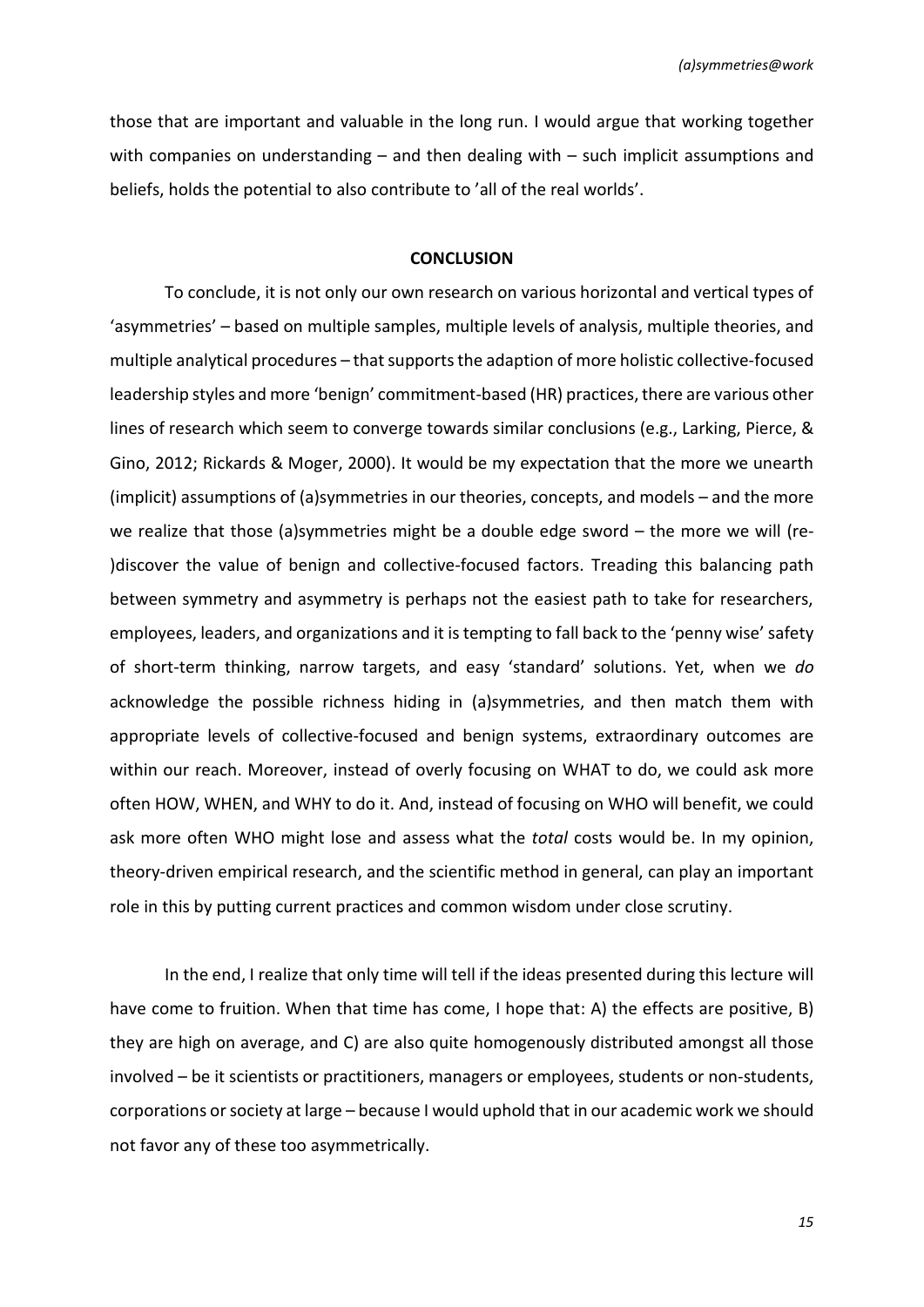#### **DANKWOORD**

Het einde van deze oratie is bijna aangebroken en om nog wat balans te scheppen in het taalgebruik van vandaag, zal ik het dankwoord in het Nederlands doen. Ik wil echter beginnen met een waarschuwing, want sommige van u zullen een zekere onbalans ervaren ten opzichte van uw eerdere interacties met mij, omdat ik het dankwoord vandaag *kort* zal houden.

Er zijn drie redenen hiervoor, ten eerste omdat uw goede daad van luisteren bijna ten einde is en de tijd daarom aangebroken is om mijn waardering hiervoor uit te drukken in de vorm van het aanbieden van enkele versnapering op de receptie. Ten tweede, om te compenseren voor mijn dankwoord uit mijn proefschrift – dat door sommige omschreven is als een zeer uitvoerig epistel. Ergo, iedereen die destijds genoemd is, wil ik hierbij wederom bedanken voor hun steun, hulp, humor en opbouwende kritiek. Ten derde, hoop dat ik in het voorgaande gedeelte al heb kunnen laten zien dat wetenschap – in mijn optiek – een gezamenlijke bezigheid is en dat vele collega's en coauteurs (en reviewers, editors en respondenten e.d.) belangrijke bijdragen hebben geleverd aan de verschillende onderzoeken. Ik hoop dat onze samenwerking door zal gaan in de toekomst en dat de samenwerking met de nieuwe collega's in Maastricht net zo vlot, leuk en succesvol zal verlopen. Verder wil ik iedereen van SBE en O&S bedanken voor het gastvrije welkom (en ongetwijfeld de goede dosis geduld die jullie hebben gehad) tijdens mijn eerste werkjaar hier in Maastricht.

Speciale dank wil ik uiten naar de familie en vrienden die een dag vrij hebben genomen en zijn afgedaald naar 'Het Diepe Zuiden' om hierbij aanwezig te zijn. Nu we weer terug zijn in Nederland hopen we jullie weer vaker te zien. Tot slot, wil ik de grootste dank uitspreken aan Dinette voor de vele dynamische en gezellige jaren samen, hoewel de meeste avonturen nog voor ons liggen, hoop ik wel dat we het aantal emigratie avonturen beperkt zullen houden in de toekomst.

Ik heb gezegd.

*Maastricht, 29 Juni 2018.*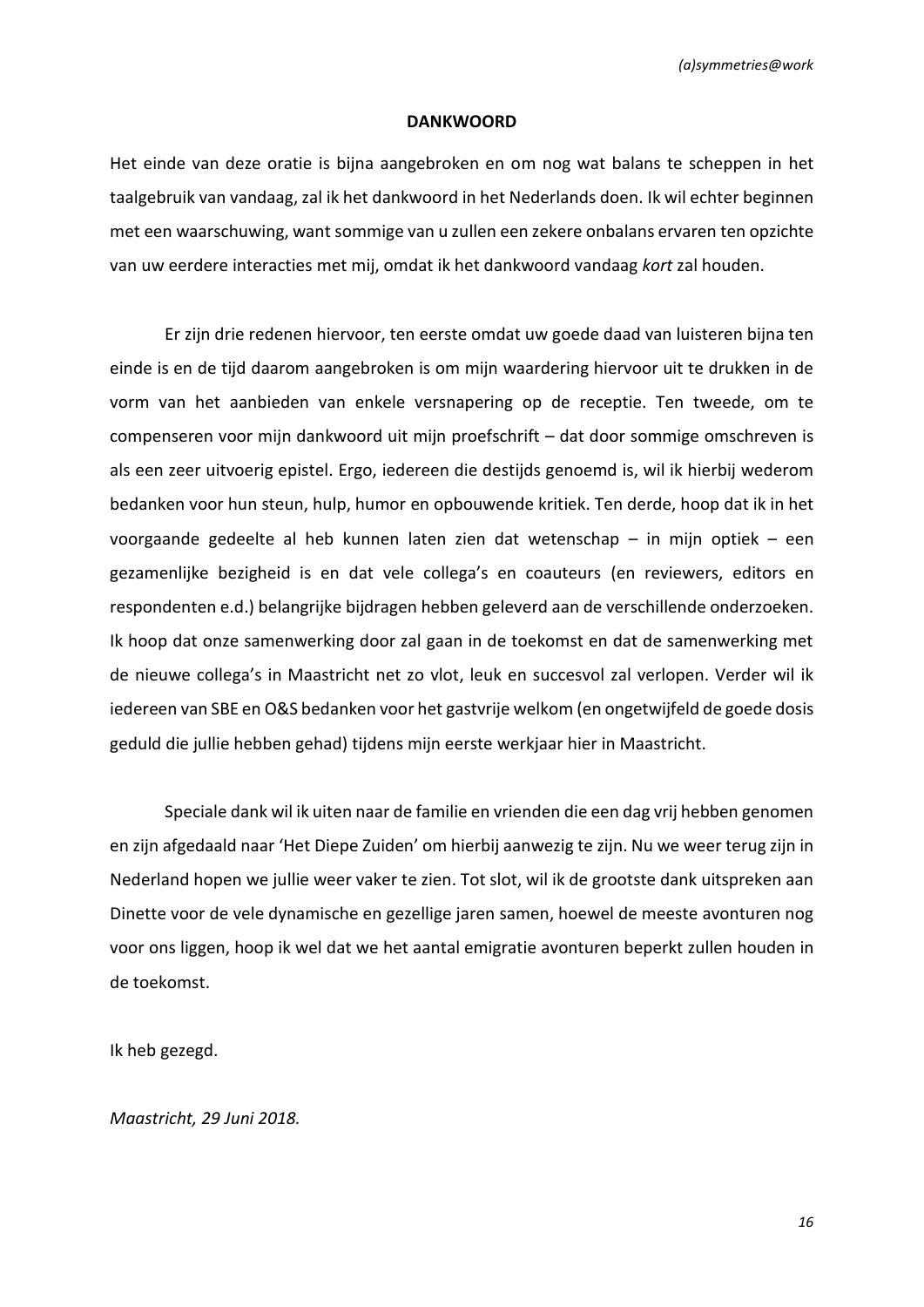#### **REFERENCES**

Bal, P. M. & De Jong, S. B. (2017). *Create More Value For All: A Human Dignity Oriented Approach To Consulting*. In Management Consultancy Insights and Real Consultancy Projects; Edited by G. Manville, O. Matthias & J. Campbell. Gower Publishing, Taylor & Francis Group. ISBN: 978-1138090132.

Bal, P. M., Kooij, D. T. A. M., & De Jong, S. B. (2013). How Do Developmental and Accommodative HRM Enhance Employee Engagement and Commitment? The Role of Psychological Contract and SOC Strategies. *Journal of Management Studies*, *50(4)*: 545-572.

Barney, J. B. (1986). Organizational Culture: Can It Be a Source of Sustained Competitive Advantage? *Academy of Management Review, 11 (3)*: 656–665.

Brass, D. J. (1981). Structural relationships, job characteristics, and worker satisfaction and performance. *Administrative Science Quarterly, 26:* 331-348.

Briner, R. B., Denyer D., & Rousseau, D. M. (2009). Evidence-Based Management: Concept Cleanup Time? *Academy of Management Perspectives, 23(4):* 19-32.

Brodbeck, F. C., Kerschreiter, R., Mojzisch, A., & Schulz-Hardt, S. (2007). Group Decision Making Under Conditions of Distributed Knowledge: The Information Asymmetries Model. *Academy of Management Review, 32(2):* 459–479.

De Jong, S.B. & Bal, P.M. (2014). How Asymmetrical Task Dependence and Task Interdependence Interact – An Individual Level Study into the Effects on Affective Reactions. *Journal of Managerial Psychology, 29(8)*: 1115 - 1132.

De Jong, S. B., & Bruch, H. (2013). The Importance of a Homogenous Transformational Leadership Climate for Organizational Performance. *International Journal of Leadership Studies*, 8(1): 61-78.

De Jong, S.B., Kunze, F., & Bruch, H. (2017). Organisational consequences of asymmetries in task dependence: the moderating role of HR practices. *Human Resource Management Journal, 1*: 75–93.

De Jong, S. B., Van der Vegt, G. S., & Molleman, E. (2007). The Relationships among Asymmetry in Task Dependence, Perceived Helping Behavior, and Trust. *Journal of Applied Psychology, 92(6)*: 1625-1637.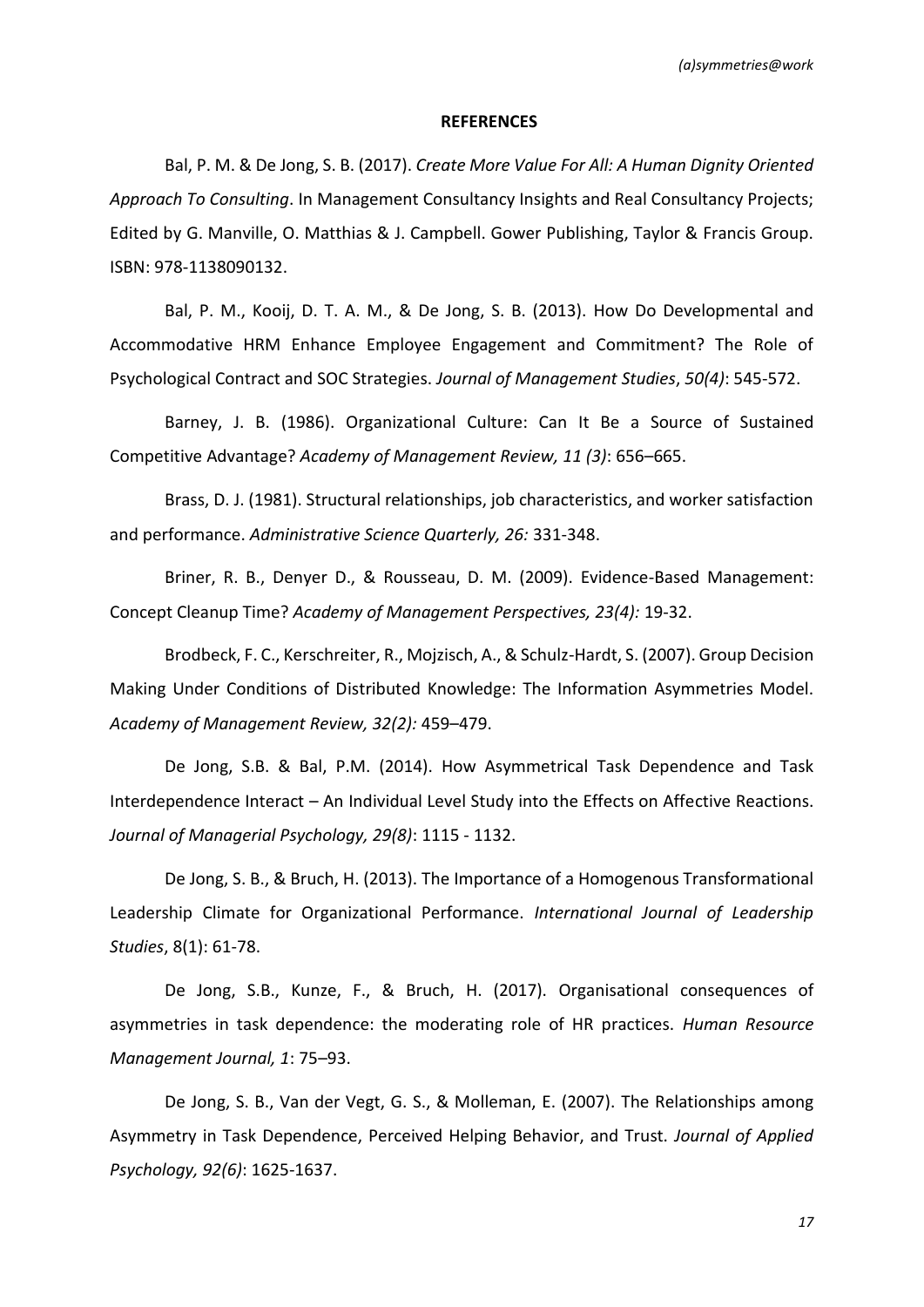Emerson, R. M. (1962). Power-Dependence Relations. *American Sociological Review, 27:* 31-41.

Ghoshal, S. (2005). Bad management theories are destroying good management practices. *Academy of Management Learning & Education, 4(1*): 75-91.

Hedges, L. V. (1987). How Hard Is Hard Science, How Soft Is Soft Science? The Empirical Cumulativeness of Research. *American Psychologist, 42(2):* 443—455.

Kunze, F., De Jong, S. B., & Bruch, H. (2016). The Effects of Individual and Group Focused Transformational Leadership Climates on Organizational Performance. *Journal of Management, 42(4)*: 886-914.

Labianca, G. & Brass D. J. (2006). Exploring The Social Ledger: Negative Relationships And Negative Asymmetry In Social Networks In Organizations. *Academy Of Management Review, 31(3): 596*–614.

Larkin, I., Pierce, L., & Gino, F. (2012). The Psychological Costs Of Pay-For-Performance: Implications For The Strategic Compensation Of Employees. *Strategic Management Journal, 33*: 1194–1214.

Maricutoiu, L.P., Sava, F.A., & Oana Butta, O. (2016). The effectiveness of controlled interventions on employees' burnout: A meta-analysis. *Journal of Occupational and Organizational Psychology, 89*: 1–27.

Meister, A., Jehn, K. A. & Thatcher, S. M. B. (2014). Feeling Misidentified: The Consequences Of Internal Identity Asymmetries For Individuals At Work. *Academy of Management Review, 39(4):* 488–512.

Raes, A. M. L., Bruch, H., & De Jong, S. B. (2013). How Top Management Team Behavioural Integration can Impact Employee Work Outcomes: Theory Development and First Empirical Tests. *Human Relations*, *66(2)*: 167-192.

Raes, A. M. L. , Heijltjes, M. G.; Glunk, U., & Roe, R. A. (2011). The Interface of the Top Management Team and Middle Managers: A Process Model. *Academy of Management Review, 36(1):* 102 – 126.